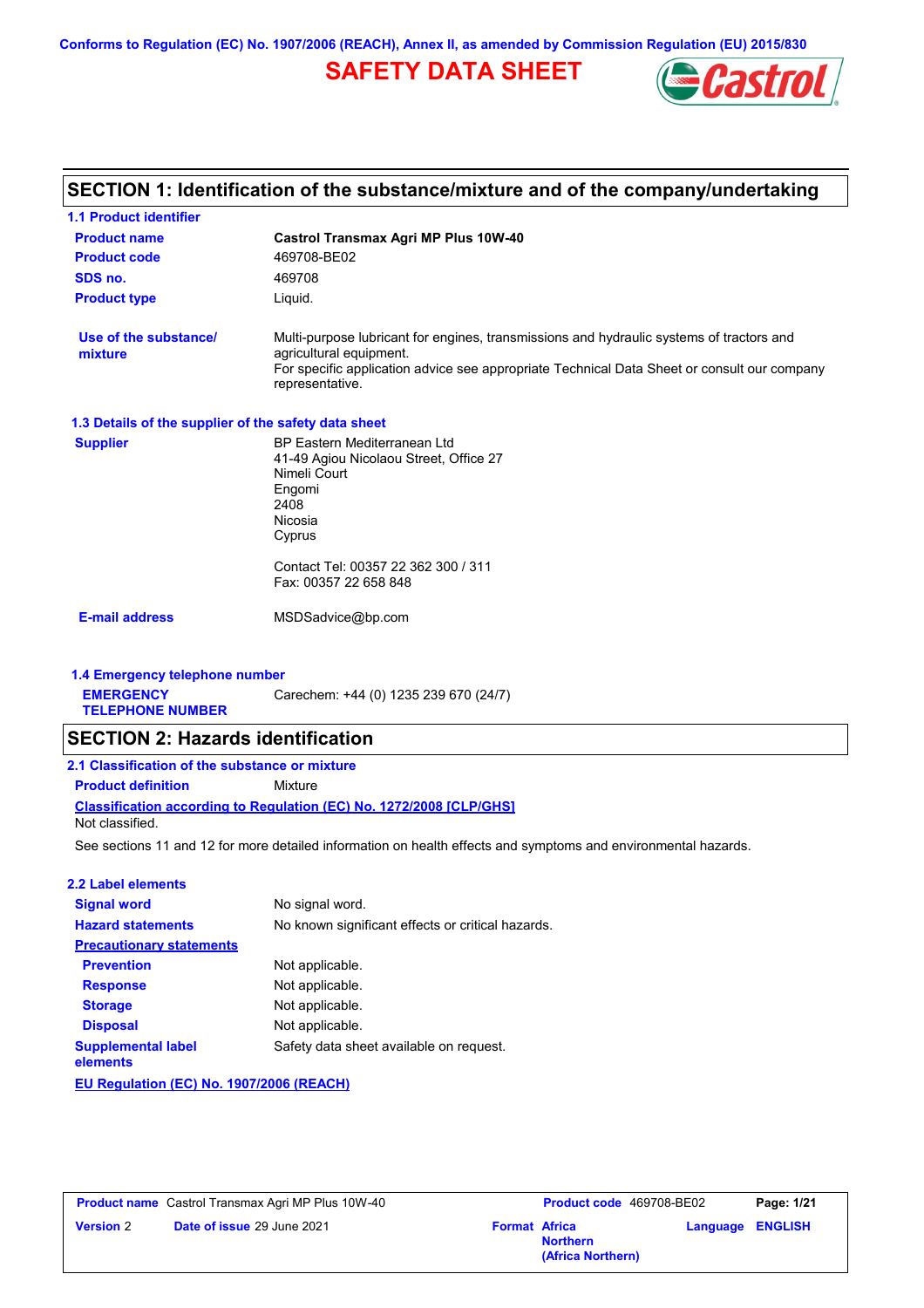## **SECTION 2: Hazards identification**

| <b>Annex XVII - Restrictions</b><br>on the manufacture.<br>placing on the market<br>and use of certain<br>dangerous substances,<br>mixtures and articles | Not applicable.                                                                                                                                                                                                                                                                                                                                                        |
|----------------------------------------------------------------------------------------------------------------------------------------------------------|------------------------------------------------------------------------------------------------------------------------------------------------------------------------------------------------------------------------------------------------------------------------------------------------------------------------------------------------------------------------|
| <b>Special packaging requirements</b>                                                                                                                    |                                                                                                                                                                                                                                                                                                                                                                        |
| <b>Containers to be fitted</b><br>with child-resistant<br>fastenings                                                                                     | Not applicable.                                                                                                                                                                                                                                                                                                                                                        |
| <b>Tactile warning of danger</b>                                                                                                                         | Not applicable.                                                                                                                                                                                                                                                                                                                                                        |
| 2.3 Other hazards                                                                                                                                        |                                                                                                                                                                                                                                                                                                                                                                        |
| <b>Results of PBT and vPvB</b><br>assessment                                                                                                             | Product does not meet the criteria for PBT or vPvB according to Regulation (EC) No. 1907/2006.<br>Annex XIII.                                                                                                                                                                                                                                                          |
| <b>Product meets the criteria</b><br>for PBT or vPvB according<br>to Regulation (EC) No.<br>1907/2006, Annex XIII                                        | This mixture does not contain any substances that are assessed to be a PBT or a vPvB.                                                                                                                                                                                                                                                                                  |
| Other hazards which do<br>not result in classification                                                                                                   | Defatting to the skin.<br><b>USED ENGINE OILS</b>                                                                                                                                                                                                                                                                                                                      |
|                                                                                                                                                          | Used engine oil may contain hazardous components which have the potential to cause skin<br>cancer.<br>See Toxicological Information, section 11 of this Safety Data Sheet.<br>Note: High Pressure Applications                                                                                                                                                         |
|                                                                                                                                                          | Injections through the skin resulting from contact with the product at high pressure constitute a<br>major medical emergency.<br>See 'Notes to physician' under First-Aid Measures, Section 4 of this Safety Data Sheet.<br>Experimental data on one or more of the components has been used to determine all or part of<br>the hazard classification of this product. |

## **SECTION 3: Composition/information on ingredients**

Mixture

### **3.2 Mixtures**

**Product definition**

Highly refined base oil (IP 346 DMSO extract < 3%). Proprietary performance additives.

| <b>Product/ingredient</b><br>name                                                                   | <b>Identifiers</b>                                                                   | $\%$      | <b>Regulation (EC) No.</b><br>1272/2008 [CLP]                      | <b>Type</b> |
|-----------------------------------------------------------------------------------------------------|--------------------------------------------------------------------------------------|-----------|--------------------------------------------------------------------|-------------|
| Distillates (petroleum), hydrotreated<br>heavy paraffinic                                           | REACH #: 01-2119484627-25<br>EC: 265-157-1<br>CAS: 64742-54-7<br>Index: 649-467-00-8 | ≥10 - ≤25 | Asp. Tox. 1, H304                                                  | $[1]$       |
| Distillates (petroleum), solvent-<br>dewaxed heavy paraffinic                                       | REACH #: 01-2119471299-27<br>EC: 265-169-7<br>CAS: 64742-65-0<br>Index: 649-474-00-6 | וי≥       | Asp. Tox. 1, H304                                                  | $[1]$       |
| Phosphorodithioic acid, mixed O,O-bis<br>(2-ethylhexyl and iso-Bu and iso-Pr)<br>esters, zinc salts | REACH #: 01-2119521201-61<br>EC: 288-917-4<br>CAS: 85940-28-9                        | ≤3        | Skin Irrit. 2, H315<br>Eye Dam. 1, H318<br>Aquatic Chronic 2, H411 | $[1]$       |

**See Section 16 for the full text of the H statements declared above.**

**Type** 

[1] Substance classified with a health or environmental hazard

[2] Substance with a workplace exposure limit

[3] Substance meets the criteria for PBT according to Regulation (EC) No. 1907/2006, Annex XIII

[4] Substance meets the criteria for vPvB according to Regulation (EC) No. 1907/2006, Annex XIII

[5] Substance of equivalent concern

[6] Additional disclosure due to company policy

Occupational exposure limits, if available, are listed in Section 8.

| <b>Product name</b> Castrol Transmax Agri MP Plus 10W-40 |                                   | <b>Product code</b> 469708-BE02 |                                      | Page: 2/21 |                         |
|----------------------------------------------------------|-----------------------------------|---------------------------------|--------------------------------------|------------|-------------------------|
| <b>Version 2</b>                                         | <b>Date of issue 29 June 2021</b> | <b>Format Africa</b>            | <b>Northern</b><br>(Africa Northern) |            | <b>Language ENGLISH</b> |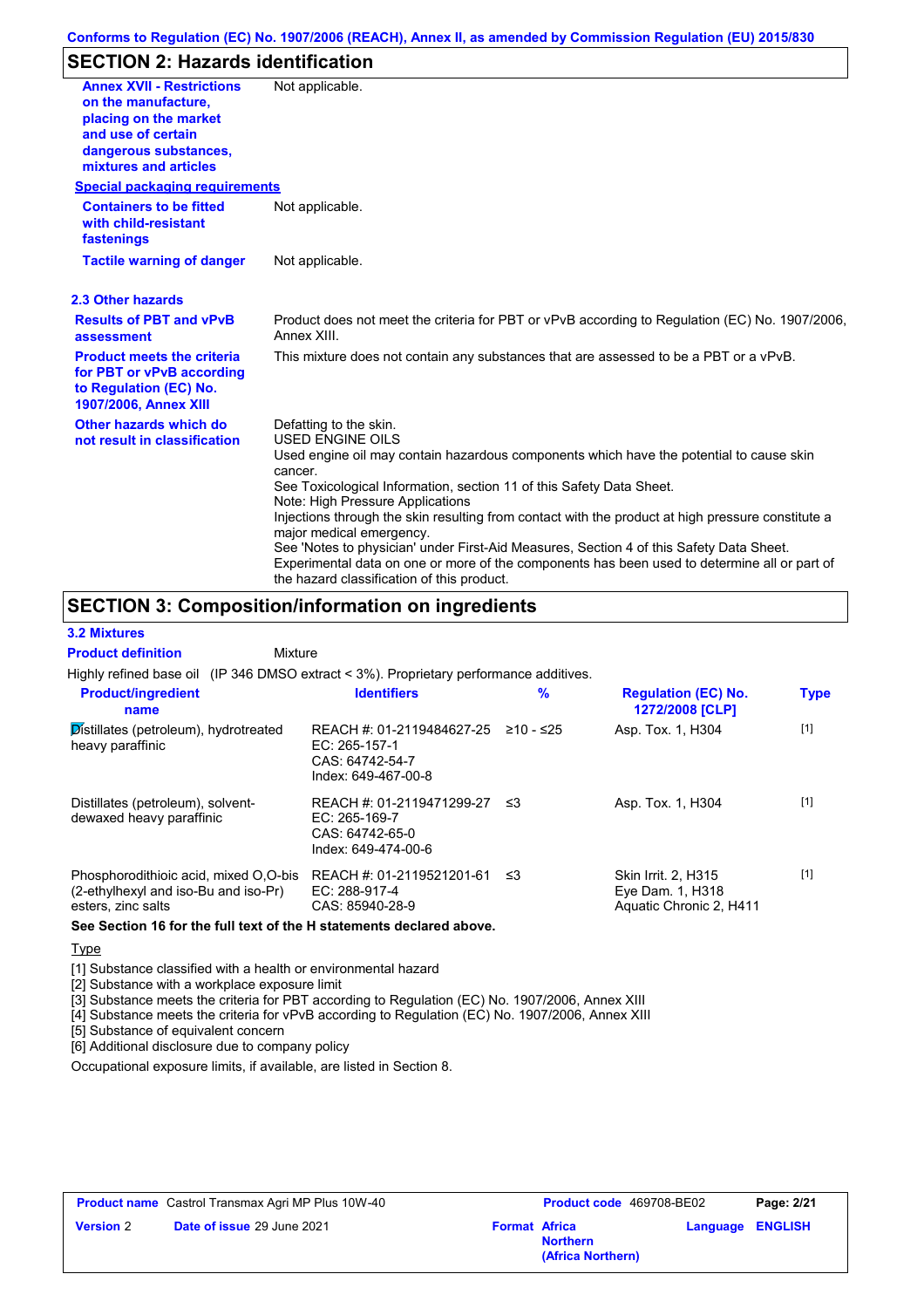## **SECTION 4: First aid measures**

### Do not induce vomiting unless directed to do so by medical personnel. Get medical attention if symptoms occur. In case of contact, immediately flush eyes with plenty of water for at least 15 minutes. Eyelids should be held away from the eyeball to ensure thorough rinsing. Check for and remove any contact lenses. Get medical attention. **4.1 Description of first aid measures** If inhaled, remove to fresh air. Get medical attention if symptoms occur. **Ingestion Inhalation Eye contact Protection of first-aiders** No action shall be taken involving any personal risk or without suitable training. It may be dangerous to the person providing aid to give mouth-to-mouth resuscitation. **Skin contact** Wash skin thoroughly with soap and water or use recognised skin cleanser. Remove contaminated clothing and shoes. Wash clothing before reuse. Clean shoes thoroughly before reuse. Get medical attention if irritation develops.

### **4.2 Most important symptoms and effects, both acute and delayed**

See Section 11 for more detailed information on health effects and symptoms.

| <b>Potential acute health effects</b> |                                                                                                                   |
|---------------------------------------|-------------------------------------------------------------------------------------------------------------------|
| <b>Inhalation</b>                     | Vapour inhalation under ambient conditions is not normally a problem due to low vapour<br>pressure.               |
| <b>Ingestion</b>                      | No known significant effects or critical hazards.                                                                 |
| <b>Skin contact</b>                   | Defatting to the skin. May cause skin dryness and irritation.                                                     |
| <b>Eye contact</b>                    | Not classified as an eye irritant. Based on data available for this or related materials.                         |
|                                       | Delayed and immediate effects as well as chronic effects from short and long-term exposure                        |
| <b>Inhalation</b>                     | Overexposure to the inhalation of airborne droplets or aerosols may cause irritation of the<br>respiratory tract. |
| <b>Ingestion</b>                      | Ingestion of large quantities may cause nausea and diarrhoea.                                                     |
| <b>Skin contact</b>                   | Prolonged or repeated contact can defat the skin and lead to irritation and/or dermatitis.                        |
| Eye contact                           | Potential risk of transient stinging or redness if accidental eye contact occurs.                                 |
|                                       | 4.3 Indication of any immediate medical attention and special treatment needed                                    |
| Notes to physician                    | Treatment should in general he symptomatic and directed to relieving any effects                                  |

**notable is to physician** Treatment should in general be symptomatic and directed to relieving any effects. Note: High Pressure Applications Injections through the skin resulting from contact with the product at high pressure constitute a major medical emergency. Injuries may not appear serious at first but within a few hours tissue becomes swollen, discoloured and extremely painful with extensive subcutaneous necrosis. Surgical exploration should be undertaken without delay. Thorough and extensive debridement of the wound and underlying tissue is necessary to minimise tissue loss and prevent or limit permanent damage. Note that high pressure may force the product considerable distances along tissue planes.

## **SECTION 5: Firefighting measures**

| In case of fire, use foam, dry chemical or carbon dioxide extinguisher or spray.                                                                                                                                                                                                                                                                                  |
|-------------------------------------------------------------------------------------------------------------------------------------------------------------------------------------------------------------------------------------------------------------------------------------------------------------------------------------------------------------------|
| Do not use water jet. The use of a water jet may cause the fire to spread by splashing the<br>burning product.                                                                                                                                                                                                                                                    |
| 5.2 Special hazards arising from the substance or mixture                                                                                                                                                                                                                                                                                                         |
| In a fire or if heated, a pressure increase will occur and the container may burst.                                                                                                                                                                                                                                                                               |
| Combustion products may include the following:<br>carbon oxides (CO, CO <sub>2</sub> ) (carbon monoxide, carbon dioxide)                                                                                                                                                                                                                                          |
|                                                                                                                                                                                                                                                                                                                                                                   |
| No action shall be taken involving any personal risk or without suitable training. Promptly<br>isolate the scene by removing all persons from the vicinity of the incident if there is a fire.                                                                                                                                                                    |
| Fire-fighters should wear appropriate protective equipment and self-contained breathing<br>apparatus (SCBA) with a full face-piece operated in positive pressure mode. Clothing for fire-<br>fighters (including helmets, protective boots and gloves) conforming to European standard EN<br>469 will provide a basic level of protection for chemical incidents. |
|                                                                                                                                                                                                                                                                                                                                                                   |

|                  | <b>Product name</b> Castrol Transmax Agri MP Plus 10W-40 |                      | <b>Product code</b> 469708-BE02      | Page: 3/21              |
|------------------|----------------------------------------------------------|----------------------|--------------------------------------|-------------------------|
| <b>Version 2</b> | <b>Date of issue 29 June 2021</b>                        | <b>Format Africa</b> | <b>Northern</b><br>(Africa Northern) | <b>Language ENGLISH</b> |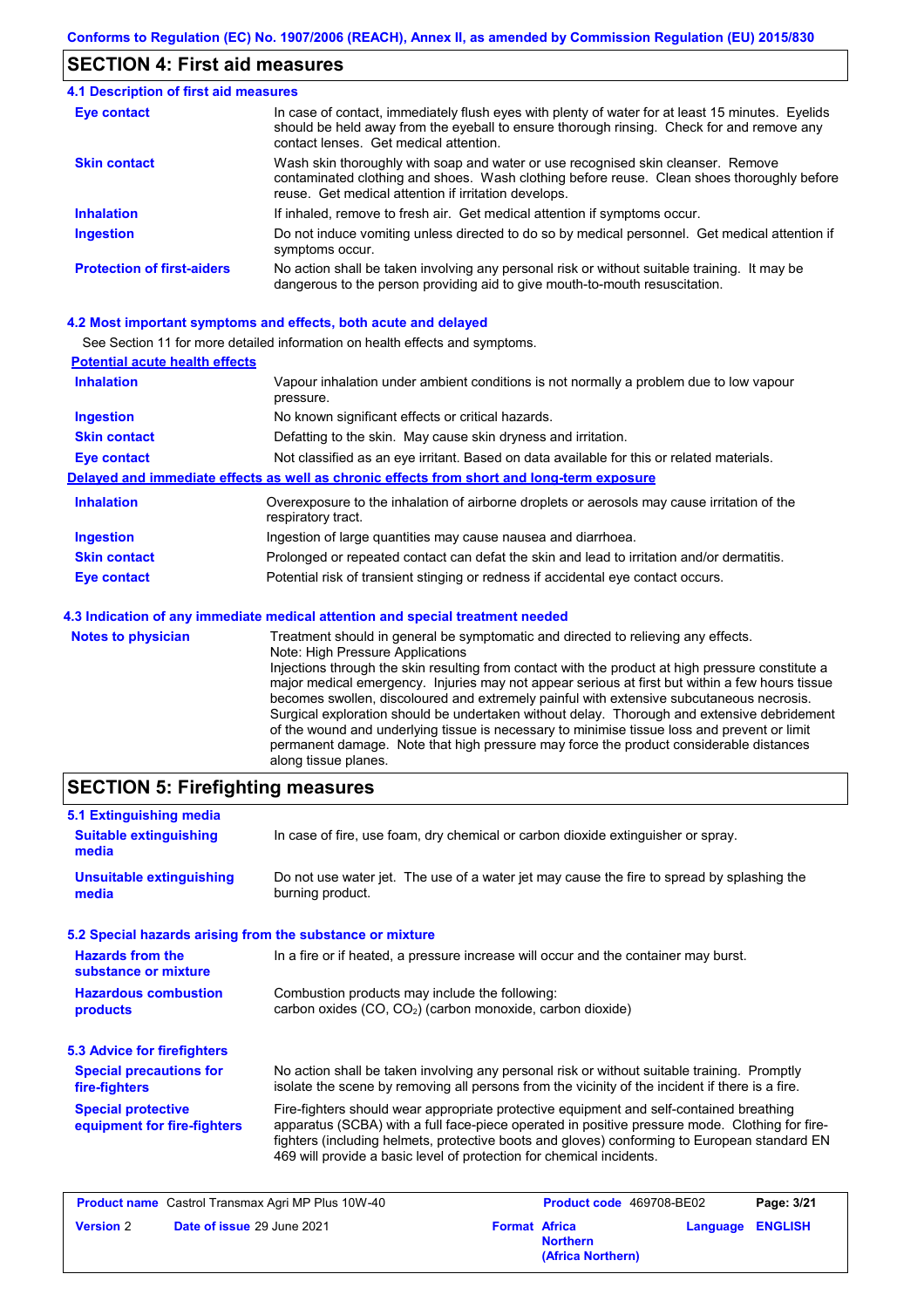## **SECTION 6: Accidental release measures**

|                                                          | 6.1 Personal precautions, protective equipment and emergency procedures                                                                                                                                                                                                                                                                                                                        |
|----------------------------------------------------------|------------------------------------------------------------------------------------------------------------------------------------------------------------------------------------------------------------------------------------------------------------------------------------------------------------------------------------------------------------------------------------------------|
| For non-emergency<br>personnel                           | No action shall be taken involving any personal risk or without suitable training. Evacuate<br>surrounding areas. Keep unnecessary and unprotected personnel from entering. Do not touch<br>or walk through spilt material. Floors may be slippery; use care to avoid falling. Put on<br>appropriate personal protective equipment.                                                            |
| For emergency responders                                 | Entry into a confined space or poorly ventilated area contaminated with vapour, mist or fume is<br>extremely hazardous without the correct respiratory protective equipment and a safe system of<br>work. Wear self-contained breathing apparatus. Wear a suitable chemical protective suit.<br>Chemical resistant boots. See also the information in "For non-emergency personnel".           |
| <b>6.2 Environmental</b><br>precautions                  | Avoid dispersal of spilt material and runoff and contact with soil, waterways, drains and sewers.<br>Inform the relevant authorities if the product has caused environmental pollution (sewers,<br>waterways, soil or air).                                                                                                                                                                    |
| 6.3 Methods and material for containment and cleaning up |                                                                                                                                                                                                                                                                                                                                                                                                |
| <b>Small spill</b>                                       | Stop leak if without risk. Move containers from spill area. Absorb with an inert material and<br>place in an appropriate waste disposal container. Dispose of via a licensed waste disposal<br>contractor.                                                                                                                                                                                     |
| <b>Large spill</b>                                       | Stop leak if without risk. Move containers from spill area. Prevent entry into sewers, water<br>courses, basements or confined areas. Contain and collect spillage with non-combustible,<br>absorbent material e.g. sand, earth, vermiculite or diatomaceous earth and place in container<br>for disposal according to local regulations. Dispose of via a licensed waste disposal contractor. |
| 6.4 Reference to other<br><b>sections</b>                | See Section 1 for emergency contact information.<br>See Section 5 for firefighting measures.<br>See Section 8 for information on appropriate personal protective equipment.<br>See Section 12 for environmental precautions.<br>See Section 13 for additional waste treatment information.                                                                                                     |

## **SECTION 7: Handling and storage**

## **7.1 Precautions for safe handling**

| <b>Protective measures</b>                                                           | Put on appropriate personal protective equipment.                                                                                                                                                                                                                                                                                                                                                                                                                                        |
|--------------------------------------------------------------------------------------|------------------------------------------------------------------------------------------------------------------------------------------------------------------------------------------------------------------------------------------------------------------------------------------------------------------------------------------------------------------------------------------------------------------------------------------------------------------------------------------|
| <b>Advice on general</b><br>occupational hygiene                                     | Eating, drinking and smoking should be prohibited in areas where this material is handled,<br>stored and processed. Wash thoroughly after handling. Remove contaminated clothing and<br>protective equipment before entering eating areas. See also Section 8 for additional<br>information on hygiene measures.                                                                                                                                                                         |
| <b>7.2 Conditions for safe</b><br>storage, including any<br><i>incompatibilities</i> | Store in accordance with local regulations. Store in a dry, cool and well-ventilated area, away<br>from incompatible materials (see Section 10). Keep away from heat and direct sunlight. Keep<br>container tightly closed and sealed until ready for use. Containers that have been opened must<br>be carefully resealed and kept upright to prevent leakage. Store and use only in equipment/<br>containers designed for use with this product. Do not store in unlabelled containers. |
| <b>Not suitable</b>                                                                  | Prolonged exposure to elevated temperature.                                                                                                                                                                                                                                                                                                                                                                                                                                              |

## **SECTION 8: Exposure controls/personal protection**

### **8.1 Control parameters**

**Version** 2

### **Occupational exposure limits**

No exposure limit value known.

**Recommended monitoring procedures** If this product contains ingredients with exposure limits, personal, workplace atmosphere or biological monitoring may be required to determine the effectiveness of the ventilation or other control measures and/or the necessity to use respiratory protective equipment. Reference should be made to monitoring standards, such as the following: European Standard EN 689 (Workplace atmospheres - Guidance for the assessment of exposure by inhalation to chemical agents for comparison with limit values and measurement strategy) European Standard EN 14042 (Workplace atmospheres - Guide for the application and use of procedures for the assessment of exposure to chemical and biological agents) European Standard EN 482 (Workplace atmospheres - General requirements for the performance of procedures for the measurement of chemical agents) Reference to national guidance documents for methods for the determination of hazardous substances will also be required. **Derived No Effect Level** Whilst specific OELs for certain components may be shown in this section, other components may be present in any mist, vapour or dust produced. Therefore, the specific OELs may not be applicable to the product as a whole and are provided for guidance only. **Product name** Castrol Transmax Agri MP Plus 10W-40 **Product code** 469708-BE02 **Page: 4/21** 

**Northern**

**(Africa Northern)**

**Language ENGLISH**

**Date of issue** 29 June 2021 **Format Africa**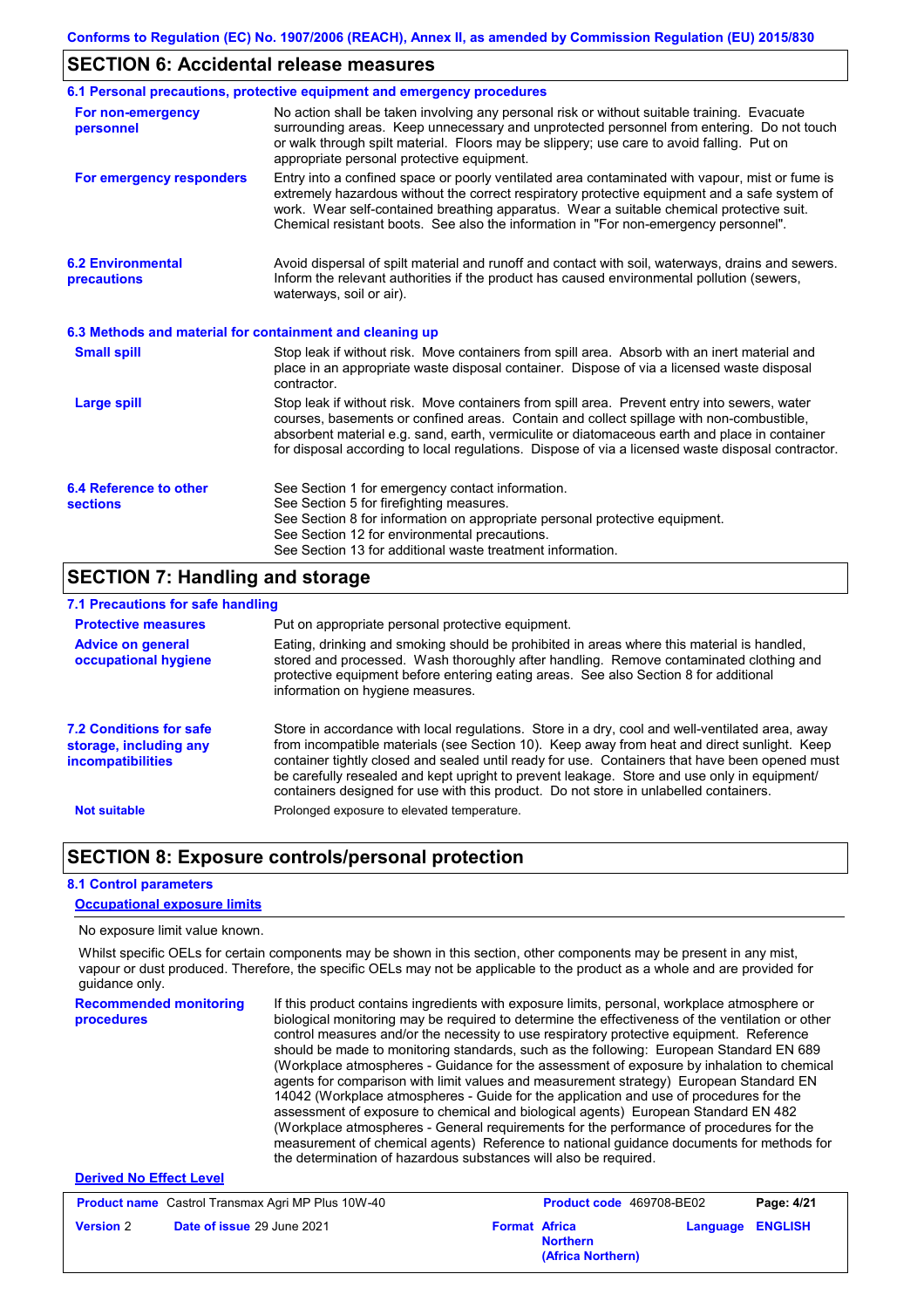## **SECTION 8: Exposure controls/personal protection**

No DNELs/DMELs available.

### **Predicted No Effect Concentration**

No PNECs available

| <b>8.2 Exposure controls</b>                      |                                                                                                                                                                                                                                                                                                                                                                                                                                                                                                                                                                                                                                                                                                                                                                                                                                                                                                                                                                                                         |
|---------------------------------------------------|---------------------------------------------------------------------------------------------------------------------------------------------------------------------------------------------------------------------------------------------------------------------------------------------------------------------------------------------------------------------------------------------------------------------------------------------------------------------------------------------------------------------------------------------------------------------------------------------------------------------------------------------------------------------------------------------------------------------------------------------------------------------------------------------------------------------------------------------------------------------------------------------------------------------------------------------------------------------------------------------------------|
| <b>Appropriate engineering</b><br><b>controls</b> | Provide exhaust ventilation or other engineering controls to keep the relevant airborne<br>concentrations below their respective occupational exposure limits.<br>All activities involving chemicals should be assessed for their risks to health, to ensure<br>exposures are adequately controlled. Personal protective equipment should only be considered<br>after other forms of control measures (e.g. engineering controls) have been suitably evaluated.<br>Personal protective equipment should conform to appropriate standards, be suitable for use, be<br>kept in good condition and properly maintained.<br>Your supplier of personal protective equipment should be consulted for advice on selection and<br>appropriate standards. For further information contact your national organisation for standards.<br>The final choice of protective equipment will depend upon a risk assessment. It is important to<br>ensure that all items of personal protective equipment are compatible. |
| Individual protection measures                    |                                                                                                                                                                                                                                                                                                                                                                                                                                                                                                                                                                                                                                                                                                                                                                                                                                                                                                                                                                                                         |
| <b>Hygiene measures</b>                           | Wash hands, forearms and face thoroughly after handling chemical products, before eating,<br>smoking and using the lavatory and at the end of the working period. Ensure that eyewash<br>stations and safety showers are close to the workstation location.                                                                                                                                                                                                                                                                                                                                                                                                                                                                                                                                                                                                                                                                                                                                             |
| <b>Respiratory protection</b>                     | In case of insufficient ventilation, wear suitable respiratory equipment.<br>The correct choice of respiratory protection depends upon the chemicals being handled, the<br>conditions of work and use, and the condition of the respiratory equipment. Safety procedures<br>should be developed for each intended application. Respiratory protection equipment should<br>therefore be chosen in consultation with the supplier/manufacturer and with a full assessment<br>of the working conditions.                                                                                                                                                                                                                                                                                                                                                                                                                                                                                                   |
| <b>Eye/face protection</b>                        | Safety glasses with side shields.                                                                                                                                                                                                                                                                                                                                                                                                                                                                                                                                                                                                                                                                                                                                                                                                                                                                                                                                                                       |
| <b>Skin protection</b>                            |                                                                                                                                                                                                                                                                                                                                                                                                                                                                                                                                                                                                                                                                                                                                                                                                                                                                                                                                                                                                         |
| <b>Hand protection</b>                            | <b>General Information:</b>                                                                                                                                                                                                                                                                                                                                                                                                                                                                                                                                                                                                                                                                                                                                                                                                                                                                                                                                                                             |
|                                                   | Because specific work environments and material handling practices vary, safety procedures<br>should be developed for each intended application. The correct choice of protective gloves<br>depends upon the chemicals being handled, and the conditions of work and use. Most gloves<br>provide protection for only a limited time before they must be discarded and replaced (even the<br>best chemically resistant gloves will break down after repeated chemical exposures).                                                                                                                                                                                                                                                                                                                                                                                                                                                                                                                        |
|                                                   | Gloves should be chosen in consultation with the supplier / manufacturer and taking account of<br>a full assessment of the working conditions.                                                                                                                                                                                                                                                                                                                                                                                                                                                                                                                                                                                                                                                                                                                                                                                                                                                          |
|                                                   | Recommended: Nitrile gloves.<br><b>Breakthrough time:</b>                                                                                                                                                                                                                                                                                                                                                                                                                                                                                                                                                                                                                                                                                                                                                                                                                                                                                                                                               |
|                                                   | Breakthrough time data are generated by glove manufacturers under laboratory test conditions<br>and represent how long a glove can be expected to provide effective permeation resistance. It<br>is important when following breakthrough time recommendations that actual workplace<br>conditions are taken into account. Always consult with your glove supplier for up-to-date<br>technical information on breakthrough times for the recommended glove type.<br>Our recommendations on the selection of gloves are as follows:                                                                                                                                                                                                                                                                                                                                                                                                                                                                      |
|                                                   | Continuous contact:                                                                                                                                                                                                                                                                                                                                                                                                                                                                                                                                                                                                                                                                                                                                                                                                                                                                                                                                                                                     |
|                                                   | Gloves with a minimum breakthrough time of 240 minutes, or >480 minutes if suitable gloves<br>can be obtained.<br>If suitable gloves are not available to offer that level of protection, gloves with shorter<br>breakthrough times may be acceptable as long as appropriate glove maintenance and<br>replacement regimes are determined and adhered to.                                                                                                                                                                                                                                                                                                                                                                                                                                                                                                                                                                                                                                                |
|                                                   | Short-term / splash protection:                                                                                                                                                                                                                                                                                                                                                                                                                                                                                                                                                                                                                                                                                                                                                                                                                                                                                                                                                                         |
|                                                   | Recommended breakthrough times as above.<br>It is recognised that for short-term, transient exposures, gloves with shorter breakthrough times<br>may commonly be used. Therefore, appropriate maintenance and replacement regimes must<br>be determined and rigorously followed.                                                                                                                                                                                                                                                                                                                                                                                                                                                                                                                                                                                                                                                                                                                        |
|                                                   | <b>Glove Thickness:</b>                                                                                                                                                                                                                                                                                                                                                                                                                                                                                                                                                                                                                                                                                                                                                                                                                                                                                                                                                                                 |
|                                                   | For general applications, we recommend gloves with a thickness typically greater than 0.35 mm.                                                                                                                                                                                                                                                                                                                                                                                                                                                                                                                                                                                                                                                                                                                                                                                                                                                                                                          |
|                                                   | $A$ and $A$ $A$ 0700 DE03<br>Tronomov Agri MD Dlug 10W 40<br><b>Dogo: E/24</b>                                                                                                                                                                                                                                                                                                                                                                                                                                                                                                                                                                                                                                                                                                                                                                                                                                                                                                                          |

| <b>Product name</b> Castrol Transmax Agri MP Plus 10W-40 |                                   | <b>Product code</b> 469708-BE02 |                                      | Page: 5/21              |  |
|----------------------------------------------------------|-----------------------------------|---------------------------------|--------------------------------------|-------------------------|--|
| <b>Version 2</b>                                         | <b>Date of issue 29 June 2021</b> | <b>Format Africa</b>            | <b>Northern</b><br>(Africa Northern) | <b>Language ENGLISH</b> |  |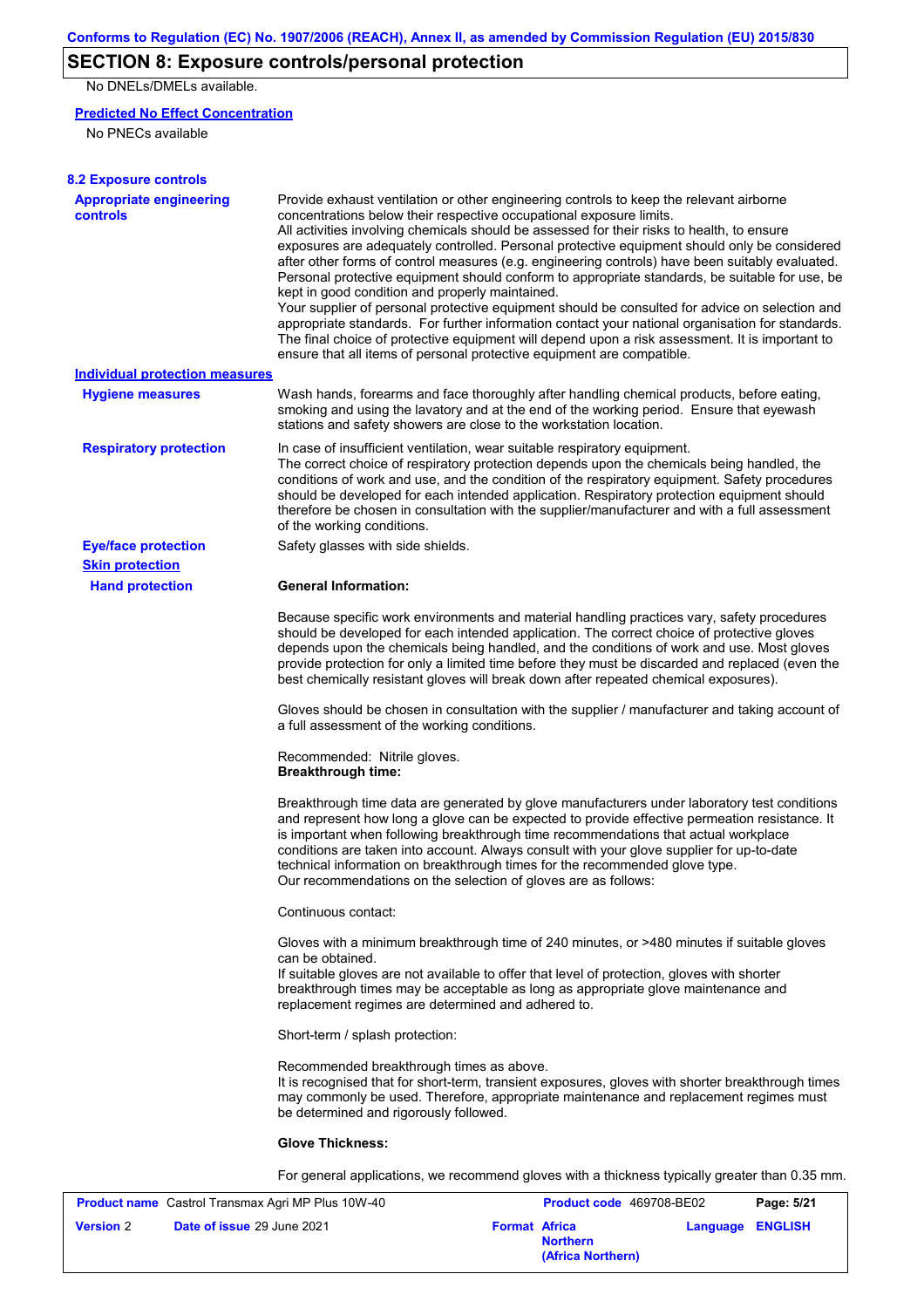# **SECTION 8: Exposure controls/personal protection**

|                                           | It should be emphasised that glove thickness is not necessarily a good predictor of glove<br>resistance to a specific chemical, as the permeation efficiency of the glove will be dependent<br>on the exact composition of the glove material. Therefore, glove selection should also be based<br>on consideration of the task requirements and knowledge of breakthrough times.<br>Glove thickness may also vary depending on the glove manufacturer, the glove type and the<br>glove model. Therefore, the manufacturers' technical data should always be taken into account<br>to ensure selection of the most appropriate glove for the task.                                     |  |  |  |  |
|-------------------------------------------|---------------------------------------------------------------------------------------------------------------------------------------------------------------------------------------------------------------------------------------------------------------------------------------------------------------------------------------------------------------------------------------------------------------------------------------------------------------------------------------------------------------------------------------------------------------------------------------------------------------------------------------------------------------------------------------|--|--|--|--|
|                                           | Note: Depending on the activity being conducted, gloves of varying thickness may be required<br>for specific tasks. For example:                                                                                                                                                                                                                                                                                                                                                                                                                                                                                                                                                      |  |  |  |  |
|                                           | • Thinner gloves (down to 0.1 mm or less) may be required where a high degree of manual<br>dexterity is needed. However, these gloves are only likely to give short duration protection and<br>would normally be just for single use applications, then disposed of.                                                                                                                                                                                                                                                                                                                                                                                                                  |  |  |  |  |
|                                           | • Thicker gloves (up to 3 mm or more) may be required where there is a mechanical (as well<br>as a chemical) risk i.e. where there is abrasion or puncture potential.                                                                                                                                                                                                                                                                                                                                                                                                                                                                                                                 |  |  |  |  |
| <b>Skin and body</b>                      | Use of protective clothing is good industrial practice.<br>Personal protective equipment for the body should be selected based on the task being<br>performed and the risks involved and should be approved by a specialist before handling this<br>product.<br>Cotton or polyester/cotton overalls will only provide protection against light superficial<br>contamination that will not soak through to the skin. Overalls should be laundered on a regular<br>basis. When the risk of skin exposure is high (e.g. when cleaning up spillages or if there is a<br>risk of splashing) then chemical resistant aprons and/or impervious chemical suits and boots<br>will be required. |  |  |  |  |
| <b>Refer to standards:</b>                | Respiratory protection: EN 529<br>Gloves: EN 420, EN 374<br>Eye protection: EN 166<br>Filtering half-mask: EN 149<br>Filtering half-mask with valve: EN 405<br>Half-mask: EN 140 plus filter<br>Full-face mask: EN 136 plus filter<br>Particulate filters: EN 143<br>Gas/combined filters: EN 14387                                                                                                                                                                                                                                                                                                                                                                                   |  |  |  |  |
| <b>Environmental exposure</b><br>controls | Emissions from ventilation or work process equipment should be checked to ensure they<br>comply with the requirements of environmental protection legislation. In some cases, fume<br>scrubbers, filters or engineering modifications to the process equipment will be necessary to<br>reduce emissions to acceptable levels.                                                                                                                                                                                                                                                                                                                                                         |  |  |  |  |

# **SECTION 9: Physical and chemical properties**

| 9.1 Information on basic physical and chemical properties |                                                                      |                                                              |                 |                |
|-----------------------------------------------------------|----------------------------------------------------------------------|--------------------------------------------------------------|-----------------|----------------|
| <b>Appearance</b>                                         |                                                                      |                                                              |                 |                |
| <b>Physical state</b>                                     | Liquid.                                                              |                                                              |                 |                |
| <b>Colour</b>                                             | Amber. [Light]                                                       |                                                              |                 |                |
| <b>Odour</b>                                              | Not available.                                                       |                                                              |                 |                |
| <b>Odour threshold</b>                                    | Not available.                                                       |                                                              |                 |                |
| pH                                                        | Not applicable.                                                      |                                                              |                 |                |
| <b>Melting point/freezing point</b>                       | Not available.                                                       |                                                              |                 |                |
| Initial boiling point and boiling<br>range                | Not available.                                                       |                                                              |                 |                |
| <b>Pour point</b>                                         | -45 $^{\circ}$ C                                                     |                                                              |                 |                |
| <b>Flash point</b>                                        | Open cup: >200°C (>392°F) [Cleveland.]                               |                                                              |                 |                |
| <b>Evaporation rate</b>                                   | Not available.                                                       |                                                              |                 |                |
| <b>Flammability (solid, gas)</b>                          | Not available.                                                       |                                                              |                 |                |
| <b>Upper/lower flammability or</b><br>explosive limits    | Not available.                                                       |                                                              |                 |                |
| <b>Vapour pressure</b>                                    | Not available.                                                       |                                                              |                 |                |
| <b>Vapour density</b>                                     | Not available.                                                       |                                                              |                 |                |
| <b>Relative density</b>                                   | Not available.                                                       |                                                              |                 |                |
| <b>Density</b>                                            | <1000 kg/m <sup>3</sup> (<1 g/cm <sup>3</sup> ) at 15 <sup>°</sup> C |                                                              |                 |                |
| <b>Solubility(ies)</b>                                    | insoluble in water.                                                  |                                                              |                 |                |
| <b>Product name</b> Castrol Transmax Agri MP Plus 10W-40  |                                                                      | Product code 469708-BE02                                     |                 | Page: 6/21     |
| Date of issue 29 June 2021<br><b>Version 2</b>            |                                                                      | <b>Format Africa</b><br><b>Northern</b><br>(Africa Northern) | <b>Language</b> | <b>ENGLISH</b> |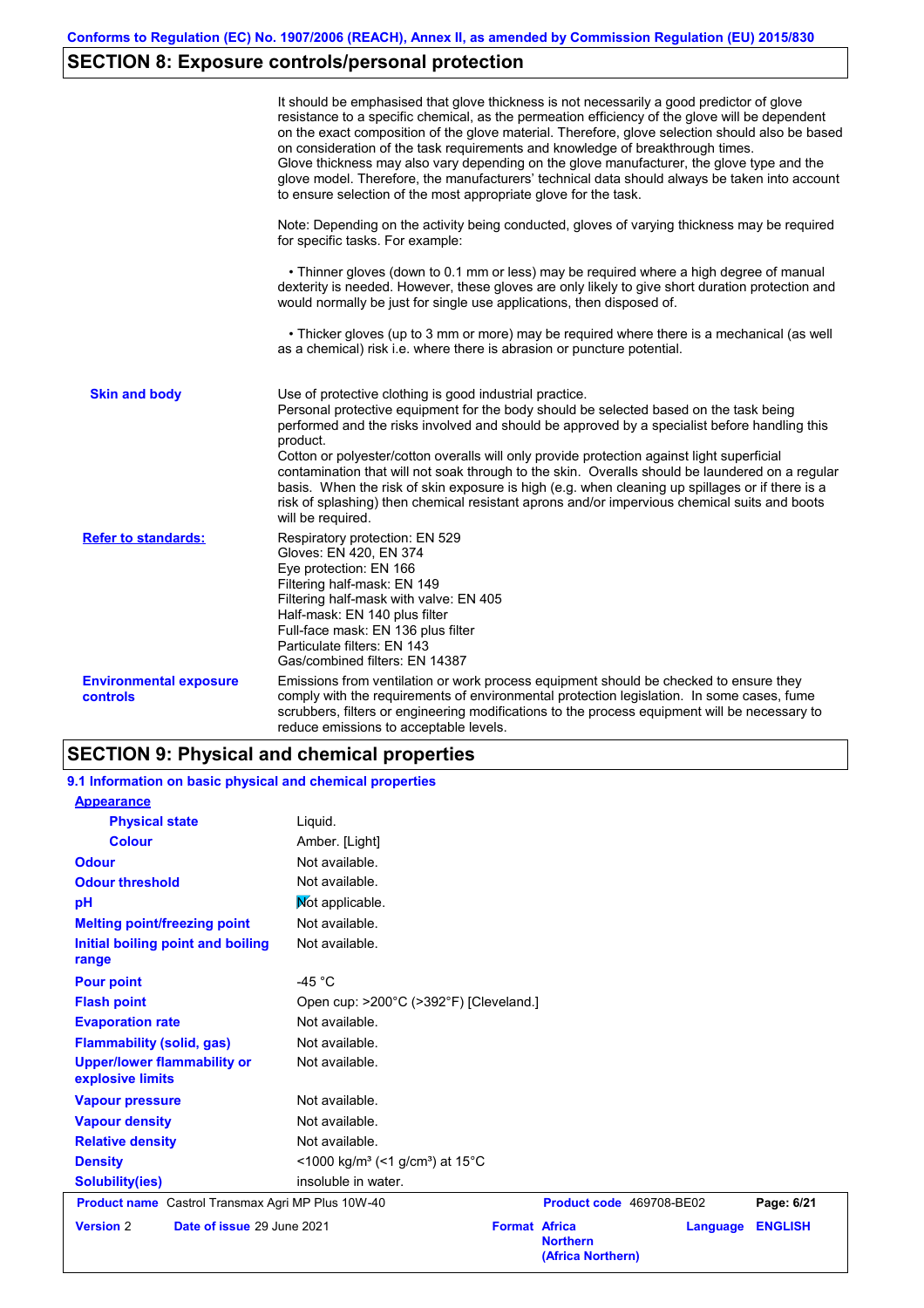## **SECTION 9: Physical and chemical properties**

| <b>Partition coefficient: n-octanol/</b><br>water | Not available.                                                                                                                                     |
|---------------------------------------------------|----------------------------------------------------------------------------------------------------------------------------------------------------|
| <b>Auto-ignition temperature</b>                  | Not available.                                                                                                                                     |
| <b>Decomposition temperature</b>                  | Not available.                                                                                                                                     |
| <b>Viscosity</b>                                  | Kinematic: 89 mm <sup>2</sup> /s (89 cSt) at $40^{\circ}$ C<br>Kinematic: 12.8 to 13.2 mm <sup>2</sup> /s (12.8 to 13.2 cSt) at 100 <sup>°</sup> C |
| <b>Explosive properties</b>                       | Not available.                                                                                                                                     |
| <b>Oxidising properties</b>                       | Not available.                                                                                                                                     |
|                                                   |                                                                                                                                                    |

### **9.2 Other information**

No additional information.

| <b>SECTION 10: Stability and reactivity</b>       |                                                                                                                                                                         |  |  |  |
|---------------------------------------------------|-------------------------------------------------------------------------------------------------------------------------------------------------------------------------|--|--|--|
| <b>10.1 Reactivity</b>                            | No specific test data available for this product. Refer to Conditions to avoid and Incompatible<br>materials for additional information.                                |  |  |  |
| <b>10.2 Chemical stability</b>                    | The product is stable.                                                                                                                                                  |  |  |  |
| <b>10.3 Possibility of</b><br>hazardous reactions | Under normal conditions of storage and use, hazardous reactions will not occur.<br>Under normal conditions of storage and use, hazardous polymerisation will not occur. |  |  |  |
| <b>10.4 Conditions to avoid</b>                   | Avoid all possible sources of ignition (spark or flame).                                                                                                                |  |  |  |
| 10.5 Incompatible materials                       | Reactive or incompatible with the following materials: oxidising materials.                                                                                             |  |  |  |
| <b>10.6 Hazardous</b><br>decomposition products   | Under normal conditions of storage and use, hazardous decomposition products should not be<br>produced.                                                                 |  |  |  |

# **SECTION 11: Toxicological information**

| 11.1 Information on toxicological effects          |                                                                                                                             |
|----------------------------------------------------|-----------------------------------------------------------------------------------------------------------------------------|
| <b>Acute toxicity estimates</b>                    |                                                                                                                             |
| Not available.                                     |                                                                                                                             |
| <b>Information on likely</b><br>routes of exposure | Routes of entry anticipated: Dermal, Inhalation.                                                                            |
| <b>Potential acute health effects</b>              |                                                                                                                             |
| <b>Inhalation</b>                                  | Vapour inhalation under ambient conditions is not normally a problem due to low vapour<br>pressure.                         |
| <b>Ingestion</b>                                   | No known significant effects or critical hazards.                                                                           |
| <b>Skin contact</b>                                | Defatting to the skin. May cause skin dryness and irritation.                                                               |
| <b>Eye contact</b>                                 | Not classified as an eye irritant. Based on data available for this or related materials.                                   |
|                                                    | Symptoms related to the physical, chemical and toxicological characteristics                                                |
| <b>Inhalation</b>                                  | May be harmful by inhalation if exposure to vapour, mists or fumes resulting from thermal<br>decomposition products occurs. |
| <b>Ingestion</b>                                   | No specific data.                                                                                                           |
| <b>Skin contact</b>                                | Adverse symptoms may include the following:<br>irritation<br>dryness<br>cracking                                            |
| <b>Eye contact</b>                                 | No specific data.                                                                                                           |
|                                                    | Delayed and immediate effects as well as chronic effects from short and long-term exposure                                  |
| <b>Inhalation</b>                                  | Overexposure to the inhalation of airborne droplets or aerosols may cause irritation of the<br>respiratory tract.           |
| <b>Ingestion</b>                                   | Ingestion of large quantities may cause nausea and diarrhoea.                                                               |
| <b>Skin contact</b>                                | Prolonged or repeated contact can defat the skin and lead to irritation and/or dermatitis.                                  |
| <b>Eye contact</b>                                 | Potential risk of transient stinging or redness if accidental eye contact occurs.                                           |
| <b>Potential chronic health effects</b>            |                                                                                                                             |

| <b>Product name</b> Castrol Transmax Agri MP Plus 10W-40 |                                   | <b>Product code</b> 469708-BE02 |                                      | Page: 7/21              |  |
|----------------------------------------------------------|-----------------------------------|---------------------------------|--------------------------------------|-------------------------|--|
| <b>Version 2</b>                                         | <b>Date of issue 29 June 2021</b> | <b>Format Africa</b>            | <b>Northern</b><br>(Africa Northern) | <b>Language ENGLISH</b> |  |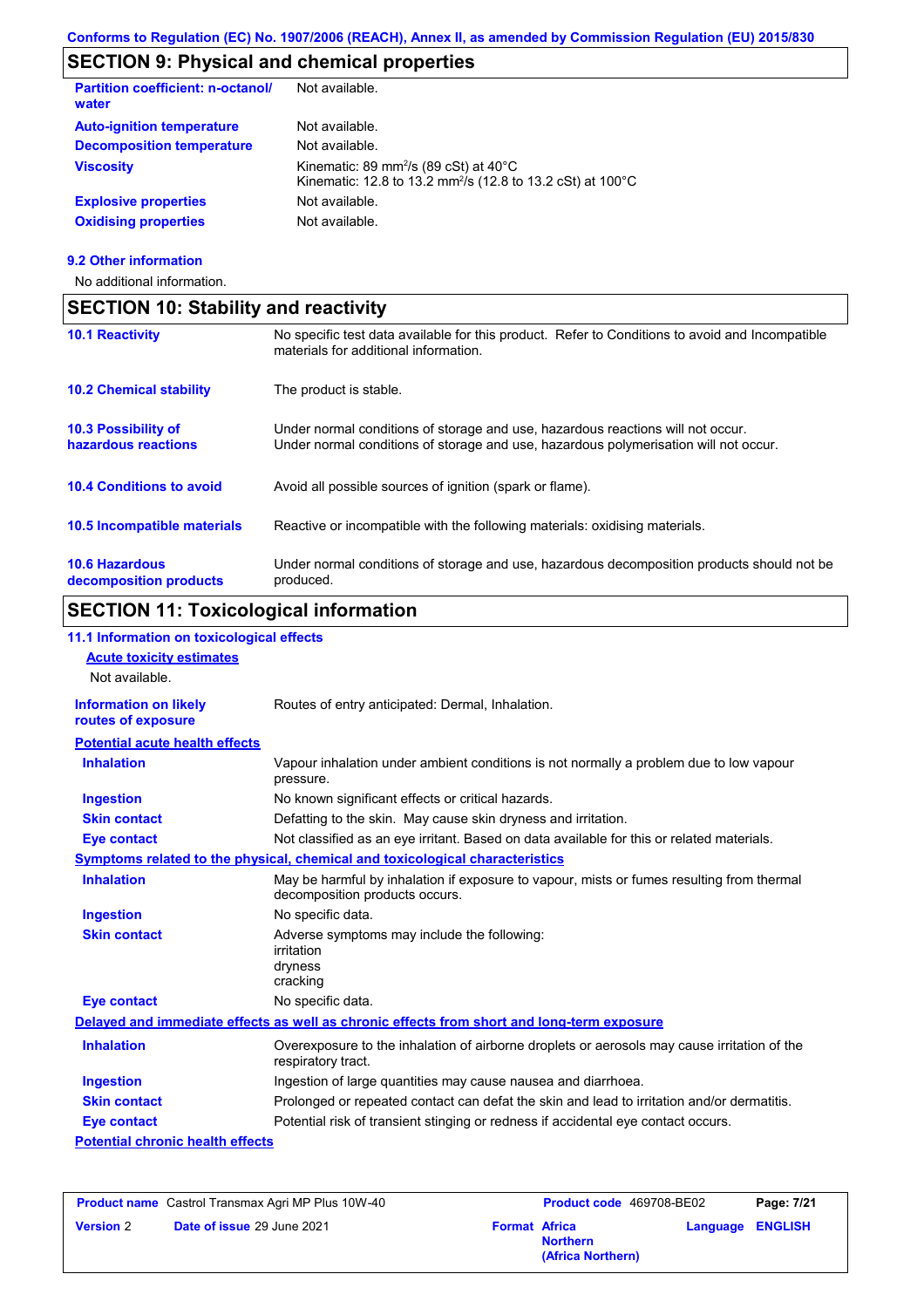## **SECTION 11: Toxicological information**

| <b>General</b>               | USED ENGINE OILS                                                                                                                                                                           |
|------------------------------|--------------------------------------------------------------------------------------------------------------------------------------------------------------------------------------------|
|                              | Combustion products resulting from the operation of internal combustion engines contaminate<br>engine oils during use. Used engine oil may contain hazardous components which have the     |
|                              | potential to cause skin cancer. Frequent or prolonged contact with all types and makes of used<br>engine oil must therefore be avoided and a high standard of personal hygiene maintained. |
| <b>Carcinogenicity</b>       | No known significant effects or critical hazards.                                                                                                                                          |
| <b>Mutagenicity</b>          | No known significant effects or critical hazards.                                                                                                                                          |
| <b>Developmental effects</b> | No known significant effects or critical hazards.                                                                                                                                          |
| <b>Fertility effects</b>     | No known significant effects or critical hazards.                                                                                                                                          |

## **SECTION 12: Ecological information**

### **12.1 Toxicity**

**Environmental hazards** Not classified as dangerous

### **12.2 Persistence and degradability**

Not expected to be rapidly degradable.

### **12.3 Bioaccumulative potential**

This product is not expected to bioaccumulate through food chains in the environment.

| <b>12.4 Mobility in soil</b>                                  |                                                                      |
|---------------------------------------------------------------|----------------------------------------------------------------------|
| <b>Soil/water partition</b><br>coefficient (K <sub>oc</sub> ) | Not available.                                                       |
| <b>Mobility</b>                                               | Spillages may penetrate the soil causing ground water contamination. |

### **12.5 Results of PBT and vPvB assessment**

Product does not meet the criteria for PBT or vPvB according to Regulation (EC) No. 1907/2006, Annex XIII.

### **12.6 Other adverse effects**

**Other ecological information**

Spills may form a film on water surfaces causing physical damage to organisms. Oxygen transfer could also be impaired.

## **SECTION 13: Disposal considerations**

### **13.1 Waste treatment methods**

**Methods of disposal**

### **Product**

Where possible, arrange for product to be recycled. Dispose of via an authorised person/ licensed waste disposal contractor in accordance with local regulations.

### **Hazardous waste** Yes.

### **European waste catalogue (EWC)**

| Waste code           | <b>Waste designation</b>                                        |
|----------------------|-----------------------------------------------------------------|
| $\frac{1}{3}$ 02 05* | mineral-based non-chlorinated engine, gear and lubricating oils |
| $130110*$            | mineral based non-chlorinated hydraulic oils                    |

However, deviation from the intended use and/or the presence of any potential contaminants may require an alternative waste disposal code to be assigned by the end user.

| <b>Packaging</b>           |                                                                                                                                                                                                                                                                                                                                                                                                                                                                                                 |
|----------------------------|-------------------------------------------------------------------------------------------------------------------------------------------------------------------------------------------------------------------------------------------------------------------------------------------------------------------------------------------------------------------------------------------------------------------------------------------------------------------------------------------------|
| <b>Methods of disposal</b> | Where possible, arrange for product to be recycled. Dispose of via an authorised person/<br>licensed waste disposal contractor in accordance with local regulations.                                                                                                                                                                                                                                                                                                                            |
| <b>Special precautions</b> | This material and its container must be disposed of in a safe way. Care should be taken when<br>handling emptied containers that have not been cleaned or rinsed out. Empty containers or<br>liners may retain some product residues. Empty containers represent a fire hazard as they may<br>contain flammable product residues and vapour. Never weld, solder or braze empty containers.<br>Avoid dispersal of spilt material and runoff and contact with soil, waterways, drains and sewers. |
| <b>References</b>          | Commission 2014/955/EU<br>Directive 2008/98/EC                                                                                                                                                                                                                                                                                                                                                                                                                                                  |

| <b>Product name</b> Castrol Transmax Agri MP Plus 10W-40 |                                   | <b>Product code</b> 469708-BE02 |                                      | Page: 8/21              |  |
|----------------------------------------------------------|-----------------------------------|---------------------------------|--------------------------------------|-------------------------|--|
| <b>Version 2</b>                                         | <b>Date of issue 29 June 2021</b> | <b>Format Africa</b>            | <b>Northern</b><br>(Africa Northern) | <b>Language ENGLISH</b> |  |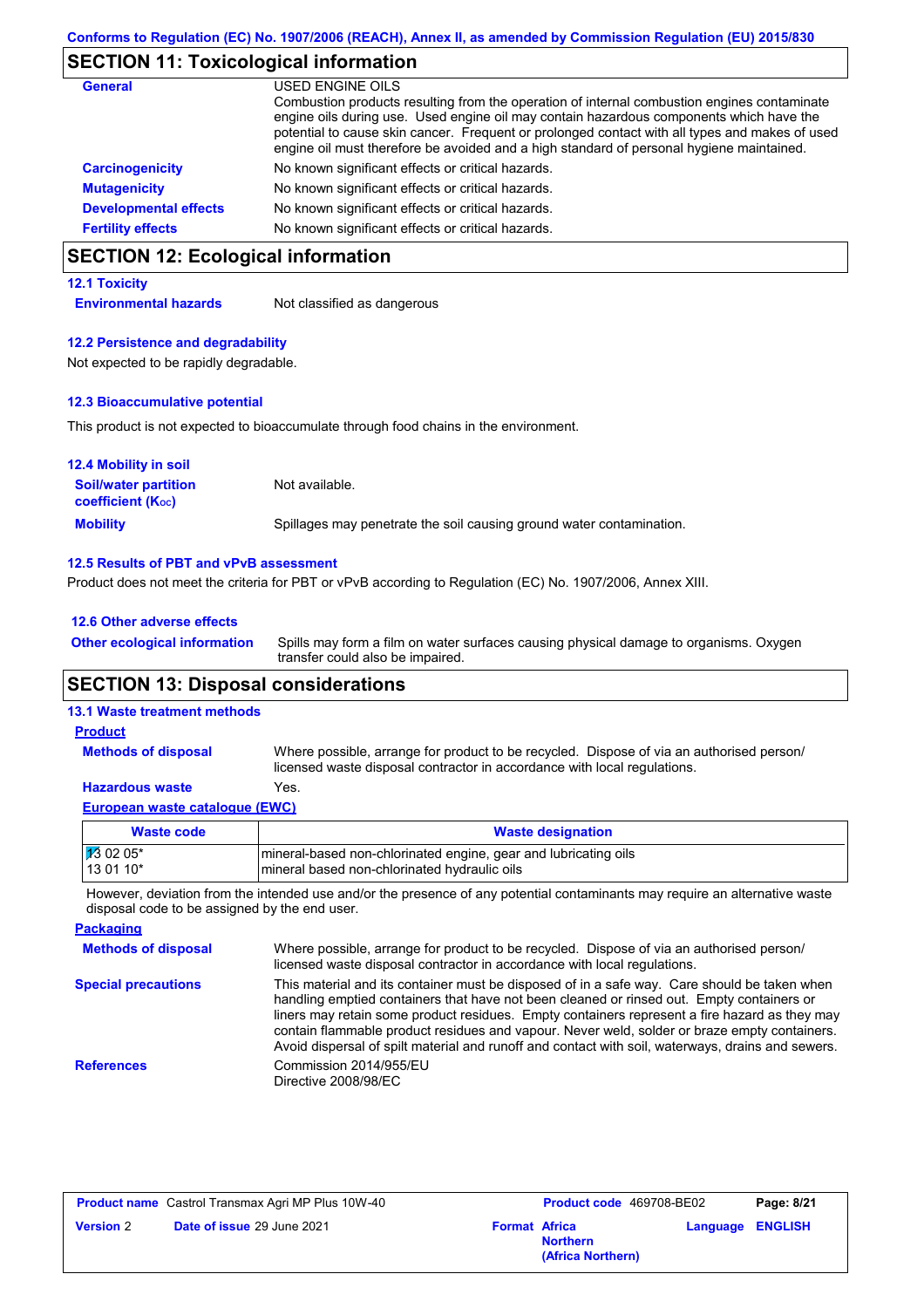#### - - - - - - - - - Not regulated. Not regulated. Not regulated. - - - **SECTION 14: Transport information ADR/RID IMDG IATA 14.1 UN number 14.2 UN proper shipping name 14.3 Transport hazard class(es) 14.4 Packing group ADN Additional information 14.5 Environmental hazards** No. 1980 | No. 1980 | No. 1980 | No. 1980 | No. 1980 | No. 1980 | No. 1980 | No. 1980 | No. 1980 | No. 1980 | Not regulated. - No. - -

#### **14.6 Special precautions for user** Not available.

### **14.7 Transport in bulk according to IMO instruments**

Not available.

## **SECTION 15: Regulatory information**

**15.1 Safety, health and environmental regulations/legislation specific for the substance or mixture EU Regulation (EC) No. 1907/2006 (REACH)**

**Annex XIV - List of substances subject to authorisation**

**Annex XIV**

None of the components are listed.

**Substances of very high concern**

None of the components are listed.

## **Other regulations**

| <b>REACH Status</b>                                              | The company, as identified in Section 1, sells this product in the EU in compliance with the<br>current requirements of REACH. |
|------------------------------------------------------------------|--------------------------------------------------------------------------------------------------------------------------------|
| <b>United States inventory</b><br>(TSCA 8b)                      | All components are active or exempted.                                                                                         |
| <b>Australia inventory (AICS)</b>                                | All components are listed or exempted.                                                                                         |
| <b>Canada inventory</b>                                          | All components are listed or exempted.                                                                                         |
| <b>China inventory (IECSC)</b>                                   | All components are listed or exempted.                                                                                         |
| <b>Japan inventory (ENCS)</b>                                    | All components are listed or exempted.                                                                                         |
| <b>Korea inventory (KECI)</b>                                    | All components are listed or exempted.                                                                                         |
| <b>Philippines inventory</b><br>(PICCS)                          | All components are listed or exempted.                                                                                         |
| <b>Taiwan Chemical</b><br><b>Substances Inventory</b><br>(TCSI)  | All components are listed or exempted.                                                                                         |
| Ozone depleting substances (1005/2009/EU)                        |                                                                                                                                |
| Not listed.                                                      |                                                                                                                                |
| <b>Prior Informed Consent (PIC) (649/2012/EU)</b><br>Not listed. |                                                                                                                                |

## **Seveso Directive**

**National regulations** This product is not controlled under the Seveso Directive.

|                  | <b>Product name</b> Castrol Transmax Agri MP Plus 10W-40 |                      | <b>Product code</b> 469708-BE02      |                         | Page: 9/21 |
|------------------|----------------------------------------------------------|----------------------|--------------------------------------|-------------------------|------------|
| <b>Version 2</b> | <b>Date of issue 29 June 2021</b>                        | <b>Format Africa</b> | <b>Northern</b><br>(Africa Northern) | <b>Language ENGLISH</b> |            |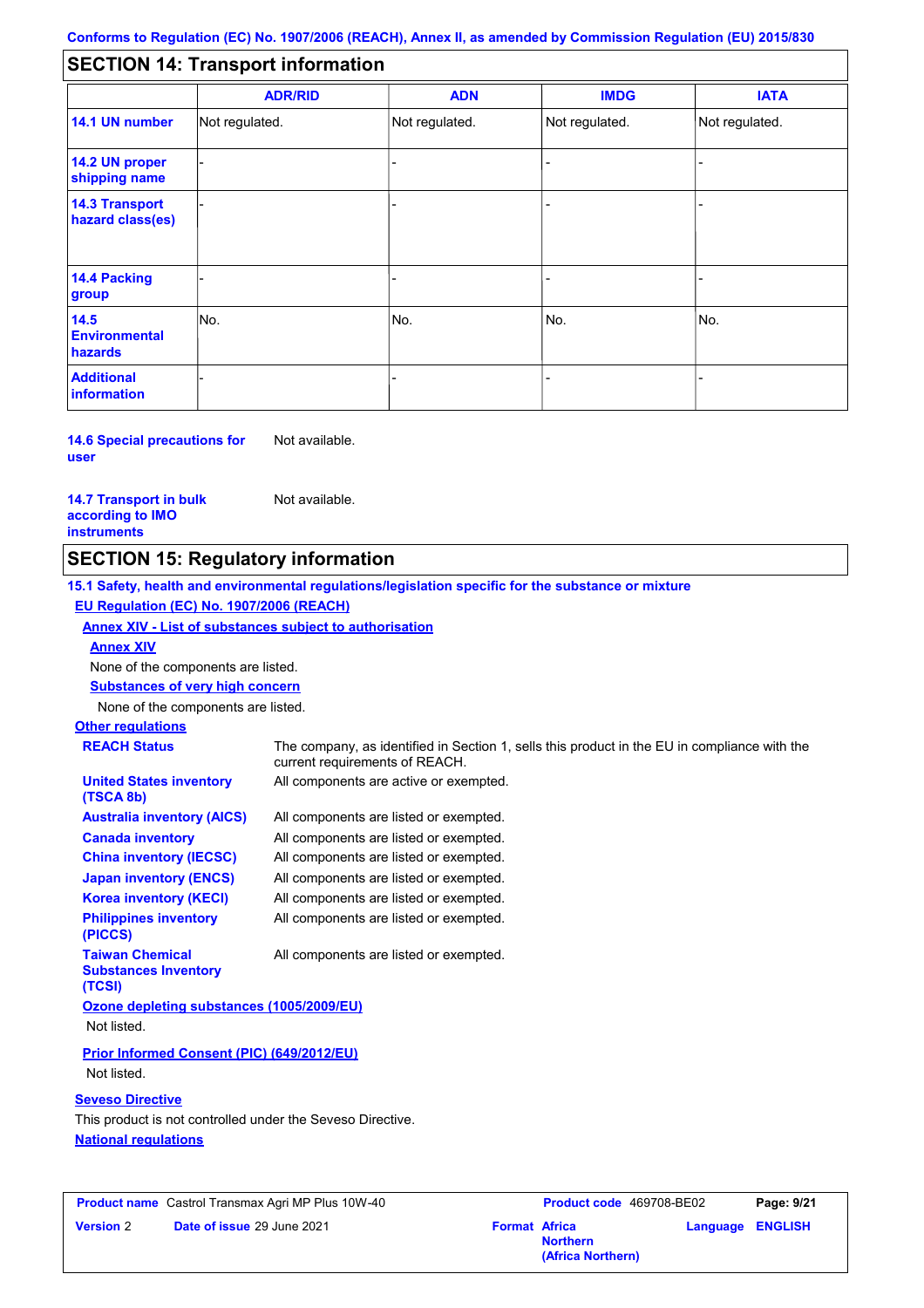**Conforms to Regulation (EC) No. 1907/2006 (REACH), Annex II, as amended by Commission Regulation (EU) 2015/830**

## **SECTION 15: Regulatory information**

| <b>15.2 Chemical safety</b> | A Chemical Safety Assessment has been carried out for one or more of the substances within  |
|-----------------------------|---------------------------------------------------------------------------------------------|
| assessment                  | this mixture. A Chemical Safety Assessment has not been carried out for the mixture itself. |

## **SECTION 16: Other information**

| <b>Abbreviations and acronyms</b> | ADN = European Provisions concerning the International Carriage of Dangerous Goods by                                                          |
|-----------------------------------|------------------------------------------------------------------------------------------------------------------------------------------------|
|                                   | Inland Waterway<br>ADR = The European Agreement concerning the International Carriage of Dangerous Goods by                                    |
|                                   | Road                                                                                                                                           |
|                                   | ATE = Acute Toxicity Estimate                                                                                                                  |
|                                   | <b>BCF</b> = Bioconcentration Factor                                                                                                           |
|                                   | CAS = Chemical Abstracts Service                                                                                                               |
|                                   | CLP = Classification, Labelling and Packaging Regulation [Regulation (EC) No. 1272/2008]                                                       |
|                                   | CSA = Chemical Safety Assessment                                                                                                               |
|                                   | CSR = Chemical Safety Report                                                                                                                   |
|                                   | DMEL = Derived Minimal Effect Level                                                                                                            |
|                                   | DNEL = Derived No Effect Level                                                                                                                 |
|                                   | EINECS = European Inventory of Existing Commercial chemical Substances                                                                         |
|                                   | ES = Exposure Scenario                                                                                                                         |
|                                   | EUH statement = CLP-specific Hazard statement                                                                                                  |
|                                   | EWC = European Waste Catalogue                                                                                                                 |
|                                   | GHS = Globally Harmonized System of Classification and Labelling of Chemicals                                                                  |
|                                   | IATA = International Air Transport Association<br>IBC = Intermediate Bulk Container                                                            |
|                                   | IMDG = International Maritime Dangerous Goods                                                                                                  |
|                                   | LogPow = logarithm of the octanol/water partition coefficient                                                                                  |
|                                   | MARPOL = International Convention for the Prevention of Pollution From Ships, 1973 as                                                          |
|                                   | modified by the Protocol of 1978. ("Marpol" = marine pollution)                                                                                |
|                                   | OECD = Organisation for Economic Co-operation and Development                                                                                  |
|                                   | PBT = Persistent, Bioaccumulative and Toxic                                                                                                    |
|                                   | <b>PNEC = Predicted No Effect Concentration</b>                                                                                                |
|                                   | REACH = Registration, Evaluation, Authorisation and Restriction of Chemicals Regulation                                                        |
|                                   | [Regulation (EC) No. 1907/2006]                                                                                                                |
|                                   | RID = The Regulations concerning the International Carriage of Dangerous Goods by Rail                                                         |
|                                   | <b>RRN = REACH Registration Number</b>                                                                                                         |
|                                   | SADT = Self-Accelerating Decomposition Temperature                                                                                             |
|                                   | SVHC = Substances of Very High Concern                                                                                                         |
|                                   | STOT-RE = Specific Target Organ Toxicity - Repeated Exposure                                                                                   |
|                                   | STOT-SE = Specific Target Organ Toxicity - Single Exposure                                                                                     |
|                                   | TWA = Time weighted average                                                                                                                    |
|                                   | $UN = United Nations$                                                                                                                          |
|                                   | $UVCB = Complex\;hydrocarbon\; substance$                                                                                                      |
|                                   | VOC = Volatile Organic Compound                                                                                                                |
|                                   | vPvB = Very Persistent and Very Bioaccumulative                                                                                                |
|                                   | Varies = may contain one or more of the following 64741-88-4 / RRN 01-2119488706-23,                                                           |
|                                   | 64741-89-5 / RRN 01-2119487067-30, 64741-95-3 / RRN 01-2119487081-40, 64741-96-4/ RRN                                                          |
|                                   | 01-2119483621-38, 64742-01-4 / RRN 01-2119488707-21, 64742-44-5 / RRN                                                                          |
|                                   | 01-2119985177-24, 64742-45-6, 64742-52-5 / RRN 01-2119467170-45, 64742-53-6 / RRN                                                              |
|                                   | 01-2119480375-34, 64742-54-7 / RRN 01-2119484627-25, 64742-55-8 / RRN<br>01-2119487077-29, 64742-56-9 / RRN 01-2119480132-48, 64742-57-0 / RRN |
|                                   | 01-2119489287-22, 64742-58-1, 64742-62-7 / RRN 01-2119480472-38, 64742-63-8,                                                                   |
|                                   | 64742-65-0 / RRN 01-2119471299-27, 64742-70-7 / RRN 01-2119487080-42, 72623-85-9 /                                                             |
|                                   | RRN 01-2119555262-43, 72623-86-0 / RRN 01-2119474878-16, 72623-87-1 / RRN                                                                      |
|                                   | 01-2119474889-13                                                                                                                               |
|                                   | Procedure used to derive the classification according to Regulation (EC) No. 1272/2008 [CLP/GHS]                                               |

| <b>Classification</b> | <b>Justification</b> |
|-----------------------|----------------------|
| Not classified.       |                      |

| <b>History</b>                     |                                                                                     |
|------------------------------------|-------------------------------------------------------------------------------------|
| Date of issue/ Date of<br>revision | 29/06/2021.                                                                         |
| Date of previous issue             | 14/08/2020.                                                                         |
| <b>Prepared by</b>                 | <b>Product Stewardship</b>                                                          |
|                                    | $\mathcal V$ Indicates information that has changed from previously issued version. |
| <b>Notice to reader</b>            |                                                                                     |

| <b>Product name</b> Castrol Transmax Agri MP Plus 10W-40 |                            |                      | <b>Product code</b> 469708-BE02      | Page: 10/21 |                         |
|----------------------------------------------------------|----------------------------|----------------------|--------------------------------------|-------------|-------------------------|
| <b>Version 2</b>                                         | Date of issue 29 June 2021 | <b>Format Africa</b> | <b>Northern</b><br>(Africa Northern) |             | <b>Language ENGLISH</b> |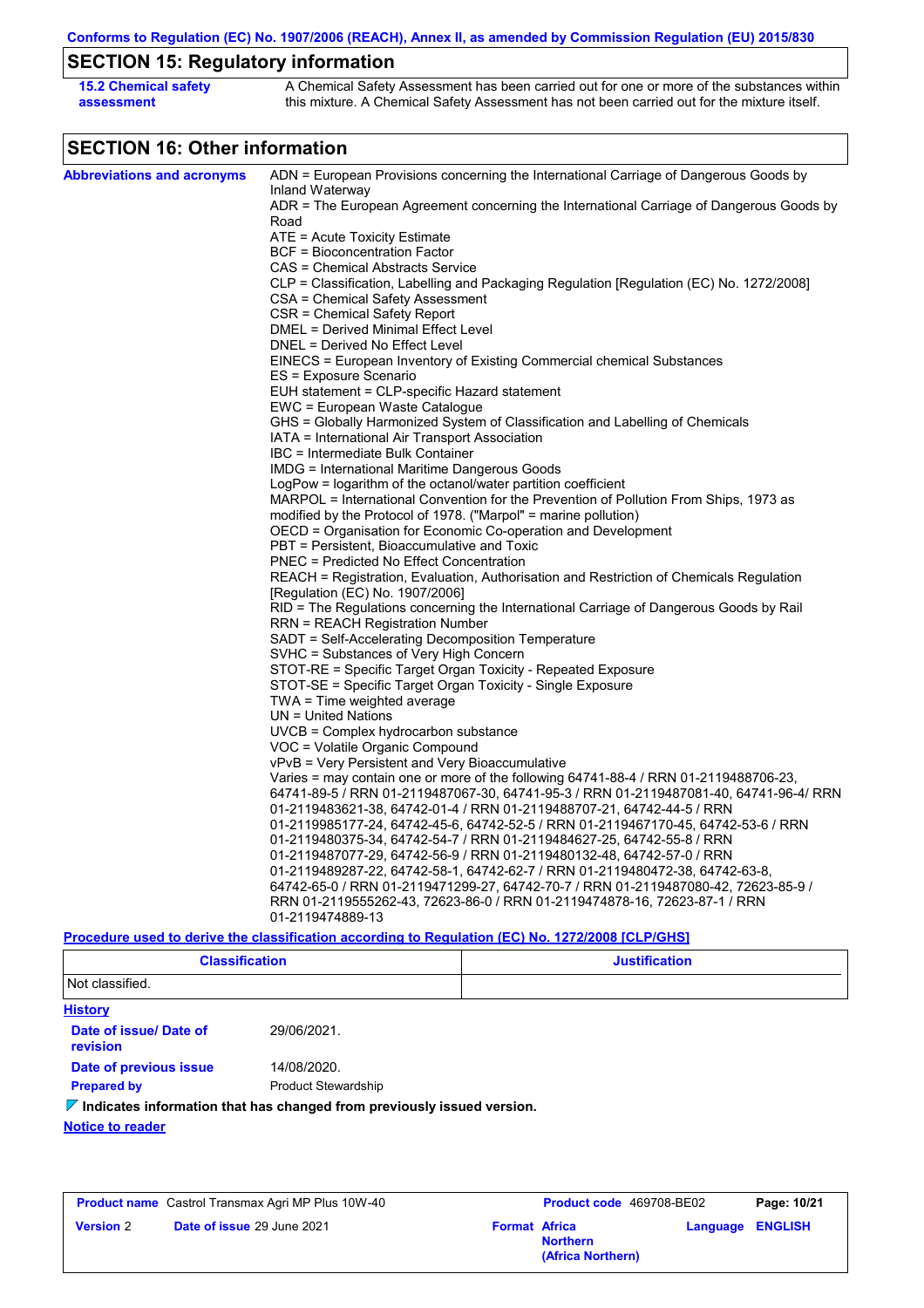## **SECTION 16: Other information**

All reasonably practicable steps have been taken to ensure this data sheet and the health, safety and environmental information contained in it is accurate as of the date specified below. No warranty or representation, express or implied is made as to the accuracy or completeness of the data and information in this data sheet.

The data and advice given apply when the product is sold for the stated application or applications. You should not use the product other than for the stated application or applications without seeking advice from BP Group.

It is the user's obligation to evaluate and use this product safely and to comply with all applicable laws and regulations. The BP Group shall not be responsible for any damage or injury resulting from use, other than the stated product use of the material, from any failure to adhere to recommendations, or from any hazards inherent in the nature of the material. Purchasers of the product for supply to a third party for use at work, have a duty to take all necessary steps to ensure that any person handling or using the product is provided with the information in this sheet. Employers have a duty to tell employees and others who may be affected of any hazards described in this sheet and of any precautions that should be taken. You can contact the BP Group to ensure that this document is the most current available. Alteration of this document is strictly prohibited. **یتفق ولائحة (المجموعة الأوروبیة) رقم 1907/2006 (تشریع تقییم المواد الكیمیائیة وتسجیلھا وإقرارھا (REACH((، الملحق ،2 بصیغتھ المعدلة بلائحة (الاتحاد الأوروبي) رقم**

**صحیفة بیانات السلامة**



Liquid.

| القسم 1: تعريف المادة/المستحضر و الشركة/المشروع |                                                                                               |
|-------------------------------------------------|-----------------------------------------------------------------------------------------------|
| 1.1 مُعرَّف المُنتَج                            |                                                                                               |
| اسم المنتج                                      | <b>Castrol Transmax Agri MP Plus 10W-40</b>                                                   |
| كود المنتج                                      | 469708-BE02                                                                                   |
| صحيفة بيانات سلامة المادة رقم #                 | 469708                                                                                        |
| نوع المنتَج                                     |                                                                                               |
| 1.3 بيانات مورّد صحيفة بيانات السلامة           |                                                                                               |
| المورّد                                         | <b>BP Eastern Mediterranean Ltd</b><br>41-49 Agiou Nicolaou Street, Office 27<br>Nimeli Court |
|                                                 | Engomi                                                                                        |
|                                                 | 2408                                                                                          |
|                                                 | Nicosia<br>Cyprus                                                                             |
|                                                 | Contact Tel: 00357 22 362 300 / 311<br>Fax: 00357 22 658 848                                  |
| عنوان البريد الإلكترون <i>ى</i>                 | MSDSadvice@bp.com                                                                             |
| 1.4 رقم هاتف الطوارئ                            |                                                                                               |
| رقم هاتف الطوارئ                                | Carechem: +44 (0) 1235 239 670 (24/7)                                                         |
| القسم 2: بيان الأخطار                           |                                                                                               |
| 2.1 تصنيف المادة أو الخليط                      |                                                                                               |
|                                                 | شارسا                                                                                         |

**التصنیف وفقاً للتنظیم (الاتحاد الأوروبي) رقم 1272/2008 [GHS/CLP[** خلیط غیر مُصنَّفة. **تعریف المنتج**

**2015/830**

مراجعة الأقسام 11 و12 للوقوف على مزید من المعلومات المفصلة بشأن الآثار الصحیة والأعراض والمخاطر البیئیة.

|                                                                                                            | بدون كلمة تتبيه<br>لا توجد تأثيرات شديدة أو مخاطر حرجة معروفة.<br>غير  قابل للتطبيق.     |          | 2.2 عناصر الوسم<br>كلمة التنبيه<br>عبارات المخاطر<br>عبارات التحذير<br>الوقاية |  |
|------------------------------------------------------------------------------------------------------------|------------------------------------------------------------------------------------------|----------|--------------------------------------------------------------------------------|--|
| <b>Product name</b> Castrol Transmax Agri MP Plus 10W-40<br><b>Version 2</b><br>Date of issue 29 June 2021 | Product code 469708-BE02<br><b>Format Africa</b><br><b>Northern</b><br>(Africa Northern) | Language | Page: 11/21<br><b>ENGLISH</b>                                                  |  |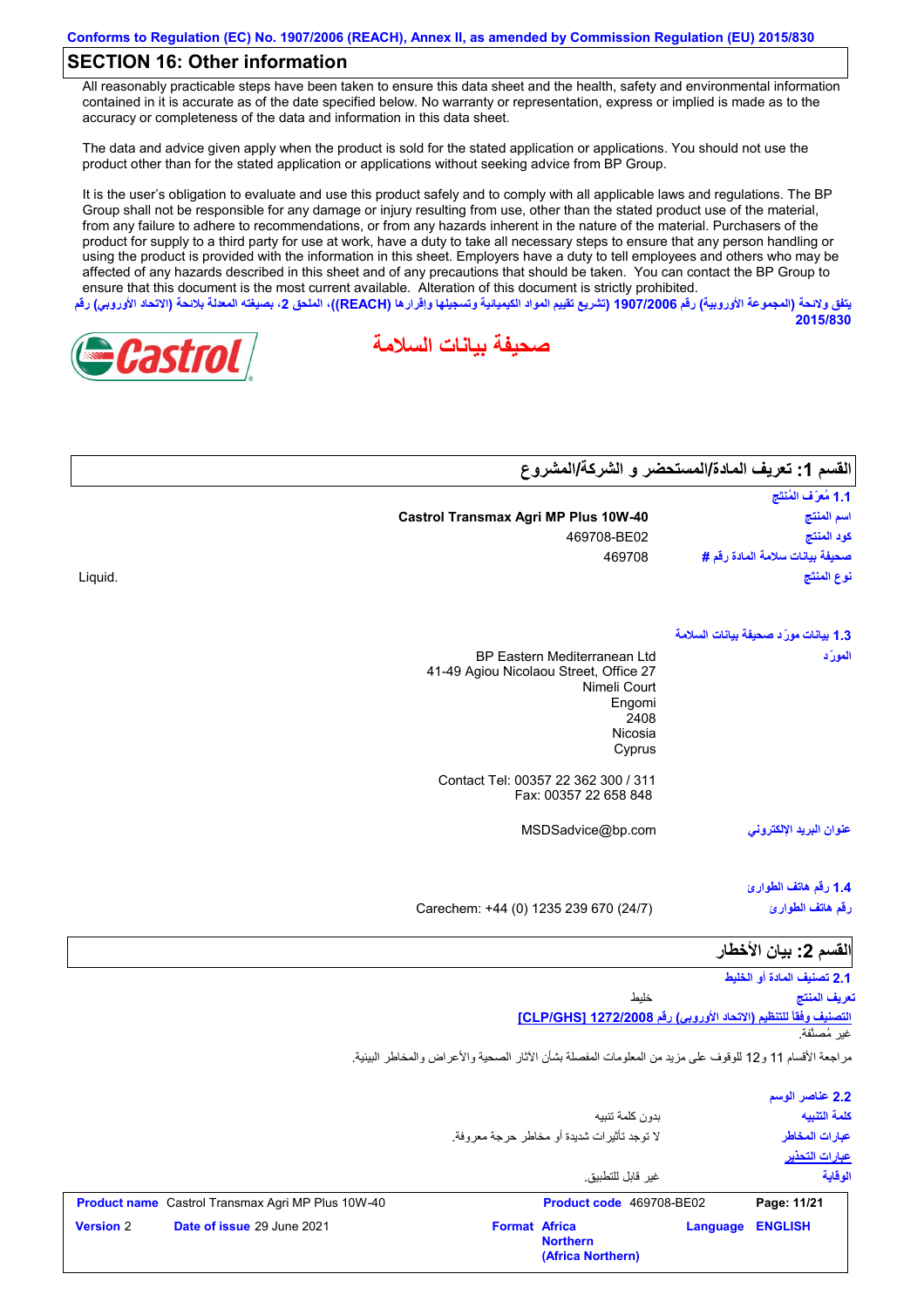|                                                                                                                                | Conforms to Regulation (EC) No. 1907/2006 (REACH), Annex II, as amended by Commission Regulation (EU) 2015/830                                                                                                                                                                        |
|--------------------------------------------------------------------------------------------------------------------------------|---------------------------------------------------------------------------------------------------------------------------------------------------------------------------------------------------------------------------------------------------------------------------------------|
| القسم 2: بيان الأخطار                                                                                                          |                                                                                                                                                                                                                                                                                       |
| الاستجابة                                                                                                                      | غير قابل للتطبيق.                                                                                                                                                                                                                                                                     |
| التخزين                                                                                                                        | غير قابل للتطبيق.                                                                                                                                                                                                                                                                     |
| التخلص من النفاية                                                                                                              | غبر قابل للتطبيق.                                                                                                                                                                                                                                                                     |
| عناصر التوسيم التكميلية                                                                                                        | صحبفة ببانات السلامة متاحة عند الطلب                                                                                                                                                                                                                                                  |
|                                                                                                                                | تنظيم (المجلس الأوروبي) رقم 1907/2006 (تسجيل الكيماويات وتقييمها وترخيصها REACH)                                                                                                                                                                                                      |
| المُلحق السابع عشر؛ قيود على تصنيع<br>وطرح واستخدام مواد وخلائط<br>وحاجيات مُعينة خطرة                                         | غير قابل للتطبيق.                                                                                                                                                                                                                                                                     |
| متطلبات التغليف الخاصة                                                                                                         |                                                                                                                                                                                                                                                                                       |
| يُراعى أن تُزوَّد العبوات بِأنظمة إغلاق<br>منيعة للأطفال                                                                       | غير قابل للتطبيق.                                                                                                                                                                                                                                                                     |
| تحذير لمسى من الخطر                                                                                                            | غير  قابل للتطبيق.                                                                                                                                                                                                                                                                    |
| 2.3 الأخطار الأخرى                                                                                                             |                                                                                                                                                                                                                                                                                       |
| نتائج مأخوذة من تقييم الـ PBT (البقاء<br>والسمية والتراكم البيولوجي) والـ<br>vPvB (البقاء الشديد والتراكم<br>البيولوجي الشديد) | المنتج لا يُلبي معايير ثبات المواد والتراكمية الأحيائية والسمية PBT أو معايير شدة الثبات وشدة التراكمية الأحيائية وفق لائحة المجلس<br>الأوروبي رقم 1907/2006، الملحق XIII.                                                                                                            |
| <b>Product meets the criteria</b><br>for PBT or vPvB according<br>to Regulation (EC) No.<br>1907/2006, Annex XIII              | This mixture does not contain any substances that are assessed to be a PBT or a vPvB.                                                                                                                                                                                                 |
| الأخطار الأخرى التي لا تؤدي إلى<br>تصنيف                                                                                       | بز بل دهون الجلد.<br>زيوت المحركات المستعملة<br>قد يحتوي زيت المحرك المستعمل على مكونات خطيرة من الممكن ان تتسبب في سرطان الجلد.                                                                                                                                                      |
|                                                                                                                                | انظر معلومات التسمم، القسم 11 من نشرة البيانات هذه.<br>ملاحظة: تطبيقات الضغط العالي                                                                                                                                                                                                   |
|                                                                                                                                | عمليات الحقن عبر الجلد التي تنتَّج عن ملامسة المنتج بضغط مرتفع تمثل حالة طبية خطيرة.<br>انظر "ملاحظات للطبيب" في موضَّوع إجراءات الإسعافات الأولية، القسم 4 من نشرة البيانات هذه.<br>تم استخدام البيانات التجريبية على مكوِّن أو أكثر لتحديد تصنيف مخاطر هذا المنتج بشكل كلي أو جزئي. |

## **القسم :3 التركیب/معلومات عن المكونات**

|                                                                                                     | المنتم ں. اسریپ استوسات کی اسٹوٹات                                                                                                  |               |                                                                                  |       |  |
|-----------------------------------------------------------------------------------------------------|-------------------------------------------------------------------------------------------------------------------------------------|---------------|----------------------------------------------------------------------------------|-------|--|
| <b>3.2 خلائط</b>                                                                                    |                                                                                                                                     |               |                                                                                  |       |  |
| تعريف المنتج                                                                                        | خلىط                                                                                                                                |               |                                                                                  |       |  |
| زيت أساسي عالى النقاوة    (خلاصة DMSO 346 IP < 3%). إضافات خاصة للأداء.                             |                                                                                                                                     |               |                                                                                  |       |  |
| اسم المُكوّن/المنتَج                                                                                | المُع َفات                                                                                                                          | $\frac{9}{6}$ | تنظيم (المفوضية الأوروبية) رقم<br>1272/2008 [التصنيف<br>والتوسيم والتعبنة (CLP)] | النوع |  |
| <mark>مِيلا</mark> د مقطرة (بترول)، معالجة بالهيدروجين بار افينيية بدرجة كثيفة                      | 01-2119484627-25:# REACH<br>المفوضية الأور وبية: 1-157-265<br>خدمة الملخصات الكيميائية (CAS):<br>64742-54-7<br>فهرست: 8-00-649-649  | ≥10 - ≤25     | Asp. Tox. 1, H304                                                                | $[1]$ |  |
| مواد مقطرة (بترول)، خالية من الشمع بالمذيب، بار افينيية بدرجة<br>كثبفة                              | 01-2119471299-27:# REACH<br>المفوضية الأور وبية: 7-169-265<br>خدمة الملخصات الكيميائية (CAS):<br>64742-65-0<br>فهر ست: 6-00-474-649 | ≤3            | Asp. Tox. 1, H304                                                                | $[1]$ |  |
| Phosphorodithioic acid, mixed O,O-bis<br>(2-ethylhexyl and iso-Bu and iso-Pr) esters, zinc<br>salts | 01-2119521201-61:# REACH<br>المفوضية الأور وبية: 917-4-288<br>خدمة الملخصات الكيميائية (CAS):<br>85940-28-9                         | ≤3            | Skin Irrit. 2, H315<br>Eye Dam. 1, H318<br>Aquatic Chronic 2, H411               | $[1]$ |  |

**انظر القسم 16 لمطالعة نص بیانات الأخطار آنف الذكر كاملاً .**

النوع

| <b>Product name</b> Castrol Transmax Agri MP Plus 10W-40 |                                   | <b>Product code</b> 469708-BE02 |                                      | Page: 12/21 |                         |
|----------------------------------------------------------|-----------------------------------|---------------------------------|--------------------------------------|-------------|-------------------------|
| <b>Version 2</b>                                         | <b>Date of issue 29 June 2021</b> | <b>Format Africa</b>            | <b>Northern</b><br>(Africa Northern) |             | <b>Language ENGLISH</b> |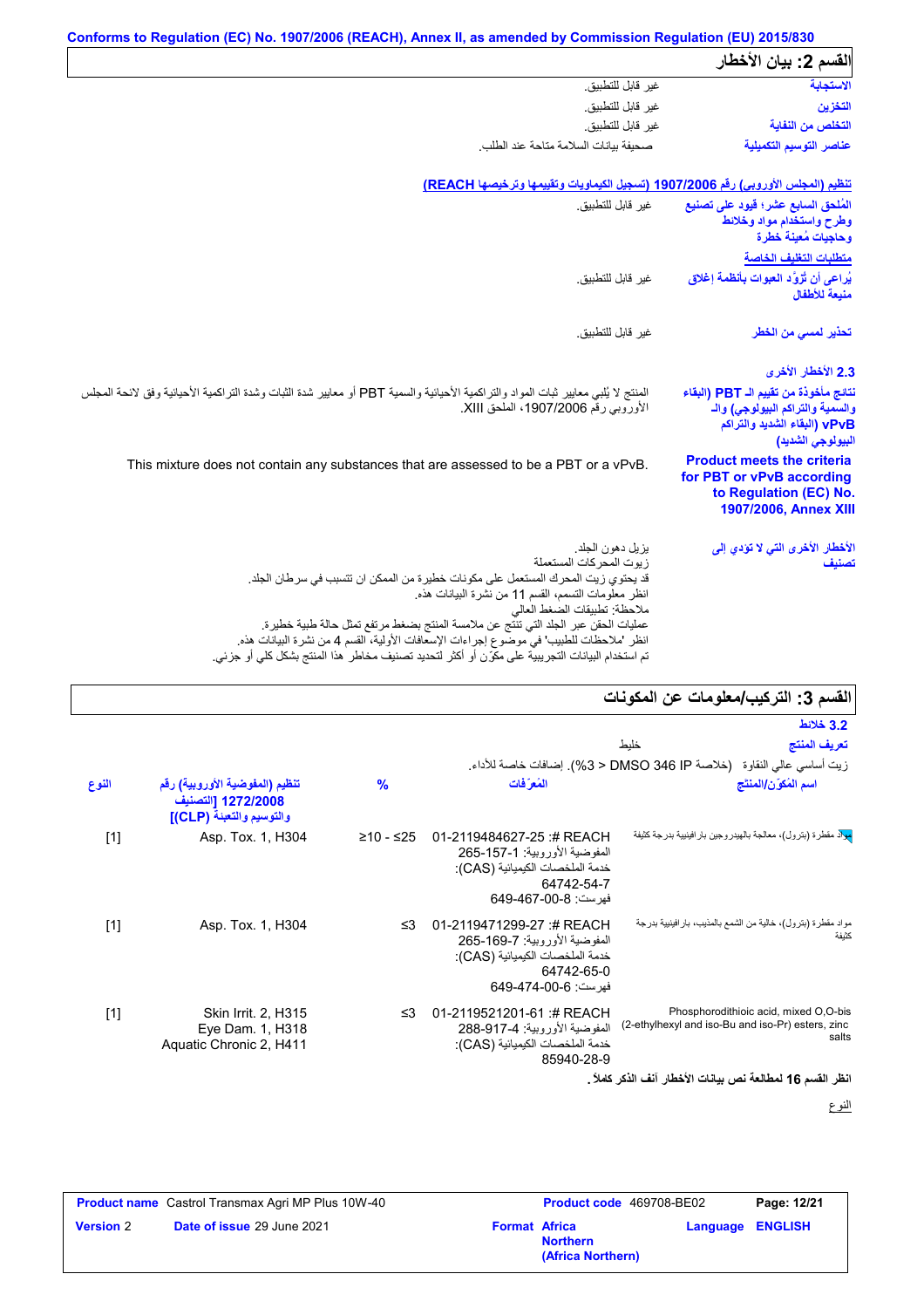## **Conforms to Regulation (EC) No. 1907/2006 (REACH), Annex II, as amended by Commission Regulation (EU) 2015/830 القسم :3 التركیب/معلومات عن المكونات**

[1] المادة مُصنَّفة على أنھا ذات خطر صحي أو بیئي

[2] مادة ذات حد للتعرض في مكان العمل

[3] المادة تفي بالمعاییر الخاصة بالمواد الباقیة، السامة والمتراكمة حیویاً (PBT (بحسب تنظیم (المفوضیة الأوروبیة) رقم ،1907/2006 المُلحق الثالث عشر [4] المادة تفي بالمعاییر الخاصة بالمواد شدیدة البقاء وشدیدة التراكم البیولوجي (vPvB (بحسب تنظیم (المفوضیة الأوروبیة) رقم ،1907/2006 المُلحق الثالث عشر [5] مادة مقلقة قلقاً مكافِئا

[6] إفصاح إضافي وفقًأ لسیاسة الشركة

القسم الثامن یعرض حدود التعرض المھني، في حال توفرھا.

### لا تحرض على القيء إلا إن طلب أحد أعضاء الطاقم الطبي منك أن تقوم بھذا. یُراعى الحصول على الرعایة الطبیة لو ظھرت أعراض. في حالة الملامسة، یُراعى دفق الماء فوراً على الأعین لمدة لا تقل عن 15 دقیقة. یجب إبعاد الجفون عن مقلات الأعین لضمان الشطف في حالة الملامسة، يُراعى دفق الماء فورا على الأعين لمدة لا تقل عن 15 دقيقة.<br>الكامل. يراعى التحقق من عدم وجود عدسات لاصقة أو إزالتها إن وُجِدت. يُراعى الحصول على الرعاية الطبية.<br>يراعى غسل البشرة غسلا جيدا بالماء و الصابون ق<sub>اع</sub> / في كان السعود التعرض الما<br>قسم الثامن يعرض حدود التعرض الما<br>**القسم 4: تدبير الإسعاف الأوَّلي**<br>4.1 وصف إجراءات الإسعاف الأوَّلي في حالة الإستنشاق، یُراعى نقل المصاب إلى الھواء الطلق. یُراعى الحصول على الرعایة الطبیة لو ظھرت أعراض. یُحظر القیام بأیة إجراء ینطوي على مخاطرة أو بدون تدریب مناسب. قد تنطوي عملیة الإنعاش من الفم إلى الفم على خطورة ما للشخص الذي یقدم المساعدة عند قیامھ بھا. القسم **4:** تدبير الإسعاف الأول*ي* في حالة الملامسة، يُراعى دفق الماء فوراً على الأعين لمدة لا تقل عن 15 دقيقة<sub>.</sub> يجب إبعاد الجفون عن مقلات الأعين لضمان الش<br>الكامل. يراعى التحقق من عدم وجود عدسات لاصقة أو إزِ التها إن وُجِدت. يُراعى الحصول على الرعاية الطب الثیاب قبل إعادة استخدامھا. یراعى تنظیف الحذاء تنظیفا جیدا قبل ارتدائھ ثانیة. یُراعى الحصول على الرعایة الطبیة إذا حدث تھیُّج. **ملامسة العین ملامسة الجلد استنشاق الابتلاع حمایة فریق الإسعافات الأولیة**

## **4.2 أھم الأعراض والتأثیرات، الحاد منھا والمؤجل**

انظر القسم 11 لمزید من المعلومات عن التأثیرات الصحیة والأعراض.

| <u>آثار صحية حادة كامنة</u> |                                                                                                                           |
|-----------------------------|---------------------------------------------------------------------------------------------------------------------------|
| استنشاق                     | استتشاق الأبخرة في الظروف المحيطة لا يمثل مشكلة في المعتاد، وذلك لانخفاض ضغط الأبخرة.                                     |
| الابتلاع                    | لا توجد تأثيرات شديدة أو مخاطر حرجة معروفة.                                                                               |
| ملامسة الجلد                | يزيل دهون الجلد ٍ قد تسبب جفاف الجلد وتهيُّجه.                                                                            |
| ملامسة العين                | غير مصنف كمهيج للعينين بناءً على البيانات المتاحة لهذه المادة أو المواد المعنية.                                          |
|                             | التأثيرات المتأخرة والفورية وكذلك التأثيرات المزمنة نتيجة للتعرض القصير والطويل الأمد                                     |
| استنشاق                     | النّعر ض الزائد لاستنشاق الجزيئات المتطايرة في الهواء أو الإيروسولات قد يتسبب في تهيج الجهاز التنفسي.                     |
| الابتلاع                    | ابتلاع كميات كبيرة يمكن أن يؤدي إلى الغثيان والإسهال.                                                                     |
| ملامسة الجلد                | الملامسة بشكل متكرر أو لفترات طويلة يمكن أن تتسبب في إزالة الدهون من الجلد وتتسبب في تهيجات وتشققات و/أو التهابات جلدية ِ |
| ملامسة العين                | هناك خطورة محتملة من حدوث لسعة عابرة أو احمرار عابر في حالة حدوث ملامسة العين بشكل عرضي.                                  |

## **4.3 دواعي أیة رعایة طبیة فوریة ومُعالجة خاصة مطلوبة**

| يجب أن تتم المعالجة حسب الأعراض بشكل عام ويتم إجراؤها لتخفيف حدة التأثيرات.                                               | ملاحظات للطبيب |
|---------------------------------------------------------------------------------------------------------------------------|----------------|
| ملاحظة: تطبيقات الضغط العالي                                                                                              |                |
| عمليات الحقن عبر الجلد التي تنتج عن ملامسة المنتج بضغط مرتفع تمثل حالة طبية خطيرة٬ الإصبابات قد لا تبدو خطيرة في البداية، |                |
| ولكن خلال ساعات قليلة يمكِّن أنَّ يظهر تورم أو تغير لوني أو آلام شديدة في الأنسجة مع حدوث نخر ممتد تحت الجلد.             |                |
| يجب إجراء فحص جراحي على الفور ٍ ومن الضروري إجراء عملية إنضار شاملة ودقيقة للجرح والأنسجة الموجودة أسفله للحد من          |                |
| خطورة فقدان الأنسجة ولمنع أو الحد من حدوث تلف دائم.  يراعي أن الضغط المرتفع يمكن أن يؤدي إلى توغل المنتج لمسافات كبيرة    |                |
| بطول طبقات الأنسجة.                                                                                                       |                |

## القسم 5: تدابیر مكافحة النار

|                                                                                                                           |                                                              |                                                | 5.1 وسائل الإطفاء                   |
|---------------------------------------------------------------------------------------------------------------------------|--------------------------------------------------------------|------------------------------------------------|-------------------------------------|
| في حالة نشوب حريق، استخدم الر غوة والمواد الكيميائية الجافة أو مطفأة حريق أو بخاخة بها ثاني أكسيد الكربون.                |                                                              |                                                | وسائل الإطفاء المناسبة              |
| لا تستخدم المياه النفاثة. ۖ قد يُسبب استخدام القواطع المائية النفاثة انتشار الحريق نتيجة تطاير المنتج المحترق وتناثره.    |                                                              |                                                | وسائل الإطفاء غير المناسبة          |
|                                                                                                                           |                                                              | 5.2 الأخطار الخاصة الناجمة عن المادة أو الخليط |                                     |
| سوف يحدث تزايد في الضغط وقد تنفجر الحاوية في حالة حدوث حريق أو تسخين.                                                     |                                                              |                                                | الأخطار الناجمة عن المادة أو الخليط |
|                                                                                                                           | نواتج الاحتراق قد تشمل ما يلي:<br>أكاسيد الكربون (CO, CO)    |                                                | منتجات احتراق خطرة                  |
|                                                                                                                           |                                                              |                                                | 5.3 نصائح لمكافحي الحريق            |
| يُحظر القيام بأية إجراء ينطوي على مخاطرة أو بدون تدريب مناسب.  يراعى عزل المكان على الفور و ذلك بإخلاء الأفراد المتواجدين | على مقربة من الحادث في حالة نشوب حريق.                       |                                                | إحتياطات خاصة لمكافحي الحريق        |
| <b>Product name</b> Castrol Transmax Agri MP Plus 10W-40                                                                  | Product code 469708-BE02                                     |                                                | Page: 13/21                         |
| <b>Version 2</b><br>Date of issue 29 June 2021                                                                            | <b>Format Africa</b><br><b>Northern</b><br>(Africa Northern) | Language                                       | <b>ENGLISH</b>                      |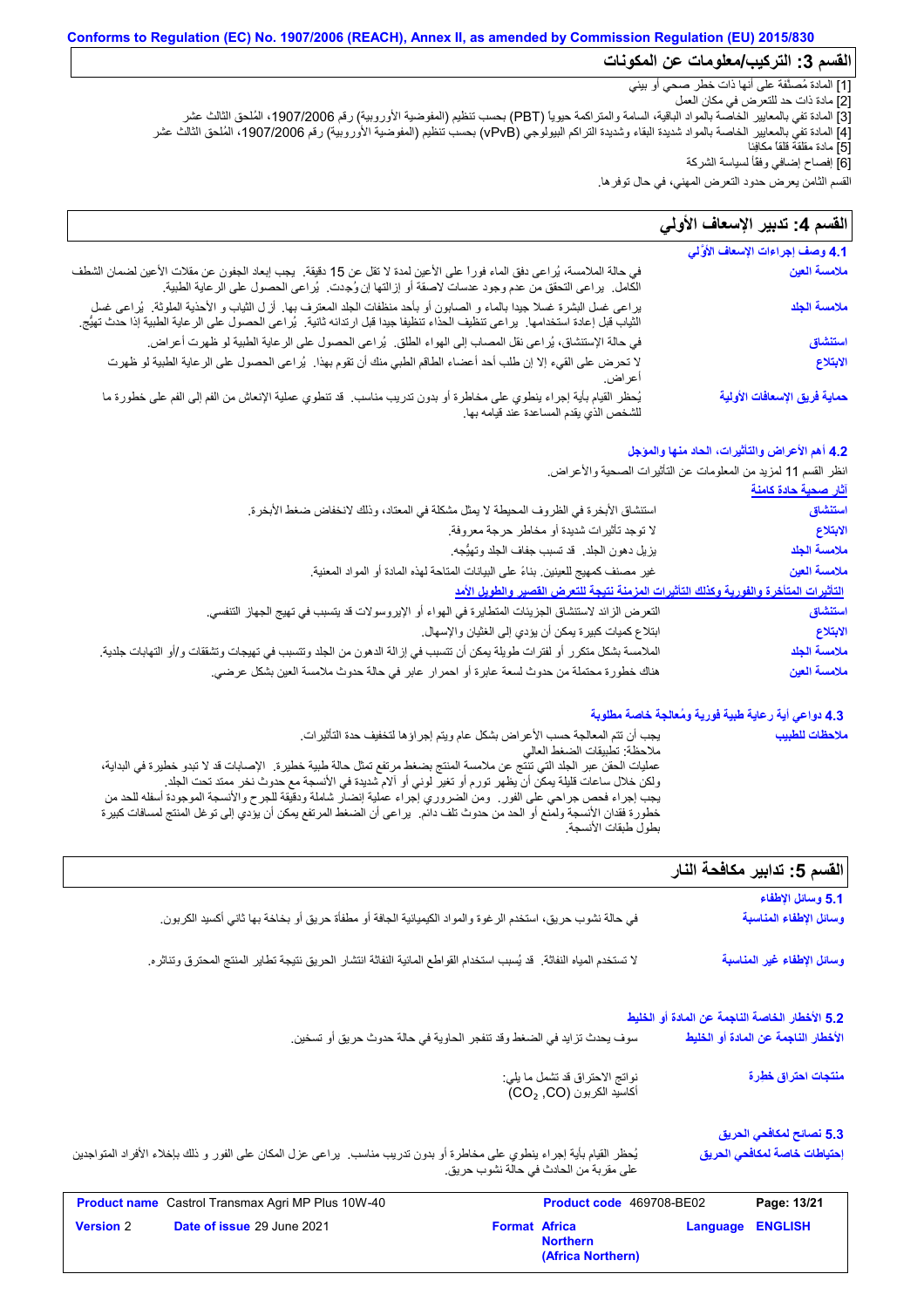## **Conforms to Regulation (EC) No. 1907/2006 (REACH), Annex II, as amended by Commission Regulation (EU) 2015/830** القسم 5: تدابیر مكا**فح**ة النار

ینبغي أن یرتدي مكافحو الحرائق التجھیزات الواقیة المناسبة و جھاز تنفس مكتفي ذاتیاً (SCBA (ذا وحدة كاملة للوجھ یعمل في نمط الضغط الموجب. ثیاب مكافحي الحریق (بما فیھا الخوذات والأحذیة والقفازات الواقیة) التي تتفق والمعیار الأوروبي EN 469 سوف تكفل مُستوى أساسیاً من الحمایة من الحوادث الكیماویة. **معدات الحمایة الشخصیة والاحتیاطات اللازمة لعمال الإطفاء**

## القسم 6: تدابير مواجهة التسرب العا*ر*ض

| 6.1 لاحتياطات الشخصية ومعدات الحماية وإجراءات الطوارئ |                                                                                                                                                                                                                                                                                                                                                                                                                                  |
|-------------------------------------------------------|----------------------------------------------------------------------------------------------------------------------------------------------------------------------------------------------------------------------------------------------------------------------------------------------------------------------------------------------------------------------------------------------------------------------------------|
| للأفراد من خارج فريق الطوارئ                          | يُحظر القيام بأية إجراء ينطوي على مخاطرة أو بدون تدريب مناسب. يراعي إخلاء المناطق المجاورة. يراعي عدم السماح بالدخول<br>لكل من لا يرتدي الثياب الواقية أو من لا حاجة لك بهم من الأفراد.  يراعي نجنب ملامسة المادة المنسكبة أو السير عليها   قد نكون<br>الأرضيات زلقة؛ يجب توخي العناية لتجنب السقوط.  ارتدي التجهيزات الواقية الشخصية المُلائمة.                                                                                 |
| لمسعفي الطوارئ                                        | الدخول إلى مكان مقفل أو منطقة رديئة التهوية ملوثة بالأبخرة أو الرذاذ أو العادم يمثّل خطورة بالغة في حالة عدم استخدام معدات<br>الحماية المناسبة للجهاز التنفسي وعدم الاستعانة بنظام عمل آمن. قم بارتداء جهاز تنفس مستقل بذاته. احرص على ارتداء سترة مناسبة<br>واقية من المواد الكيميائية   أحذية برقبة مقاومة للمواد الكيميائية   راجع كذلك المعلومات الواردة في قسم "للأفراد من خارج فريق<br>الطو ار ئ".                         |
| 6.2 الاحتياطات البينية                                | تجنب تناثر المادة المنسكبة وجريانها السطحي ووصولها إلى التربة و المجاري المانية والبالوعات ومجاري الصرف.  يُراعى إبلاغ<br>السلطات المعنية لو تسبب المنتج في تلوث البيئة (مجاري الصرف، المجاري المائية، التربة أو الهواء).                                                                                                                                                                                                        |
| 6.3 طرائق ومواد الاحتواء والتنظيف                     |                                                                                                                                                                                                                                                                                                                                                                                                                                  |
| انسكاب صغير                                           | يُراعى وقف التسرب إن لم ينطو ذلك على مخاطرة.  يراعى نقل الأوعية من منطقة الانسكاب.  يُراعى امتصاصها بمادة خاملة، ثم<br>إيداعها إحدى الحاويات المُلائمة للتخلص من النفاية.  تخلص منها عن طريق أحد مقاولي التخلص من النفايات المرخصين.                                                                                                                                                                                             |
| أنسكاب كبير                                           | يُراعي وقف التسرب إن لم ينطو ذلك على مخاطرة.  يراعي نقل الأوعية من منطقة الانسكاب.  امنع دخولها في بالوعات الصرف، و<br>المجاري المائية، أو البدرومات، أو المناطق المحصورة.  يُراعي احتواء الانسكاب وجمعه بمادة ماصةٍ غير قابلة للاحتراق مثل الرمل،<br>أو التراب، أو الفرميكيوليت، أو تراب دياتومي، ثم وضعها في إحدى الحاويات للتخلص منها بما يتفق واللوائح المحلية. تخلص منها عن<br>طريق أحد مقاولي التخلص من النفايات المرخصين. |
| 6.4 مرجع للأقسام الأخرى                               | انظر القسم 1 لمعرفة بيانات الاتصال في أحوال الطوارئ.<br>انظر القسم 5 الخاص بإجراءات مكافحة الحريق.<br>انظر القسم 8 للحصول على معلومات عن التجهيزات الوقائية الشخصية المُلائمة.<br>انظر القسم 12 للاطلاع على الاحتياطات البيئية.<br>انظر القسم 13 لمزيد من المعلومات حول مُعالجة النفايات                                                                                                                                         |

## **القسم :7 المناولة والتخزین**

|                                                                                                                                                                                                                                                                                                                                                                                                                                                                                     | القسم 7: المناولة والنخرين                                                  |
|-------------------------------------------------------------------------------------------------------------------------------------------------------------------------------------------------------------------------------------------------------------------------------------------------------------------------------------------------------------------------------------------------------------------------------------------------------------------------------------|-----------------------------------------------------------------------------|
|                                                                                                                                                                                                                                                                                                                                                                                                                                                                                     | 7.1 احتياطات للمناولة المأمونة                                              |
| ارتدي التجهيز ات الواقية الشخصية المُلائمة.                                                                                                                                                                                                                                                                                                                                                                                                                                         | إجراءات للحماية                                                             |
| يحظر تناول الطعام، والشراب، والتدخين في الأماكن التي يجري التعامل فيها مع هذه المادة سواء بالمناولة، التخزين أو المعالجة.<br>.<br>يُراعى الإغتسال جيداً بعد مناولتها ِ اخلع الَّتياب المُلوَّثة والتجهيزات الوقائية قبلّ دخول الأماكن المخصصة للطعام ِ انظر القسم<br>8 لمزيد من المعلومات حول إجراءات الحفاظ على الصحة.                                                                                                                                                             | إرشادات حول الصحة المهنية العامة                                            |
| خزن المادة وفقاً لتعليمات السلطات المحلية.  يُخزَّن في مكان جاف، وبارد وجيد التهوية، بعيداً عن المواد غير المتوافقة (انظر القسم<br>10).  يُراعى الحفظ بعيدا عن الحرارة وضوء الشمس المباشر   يراعى غلق الوعاء غلقا تاما محكما إلى أن يُعدّ للاستخدام   لابد من<br>إحكام غلق الأوعية التي قد فُتِحت و تركها في وضع قائم و ذلك لتلافي حدوث تسريب.  يجب أن يتم التخزين والاستعمال فقط في<br>معدات/حاويات مصممة للاستخدام مع هذا المنتج.  يُحظر التخزين في حاويات لا تحمل كتابة توضيحية. | 7.2 متطلبات التخزين المأمون، بما في<br>ذلك ما يتعلق بحالات عدم توافق المواد |
| التعرض لدرجات الحرارة العالية لفترات طويلة                                                                                                                                                                                                                                                                                                                                                                                                                                          | غير ملائمة                                                                  |

## القسم 8: ضوابط التعرض/الحماية الشخصية

|                                                                                                                                                                  | 8.1 بارامترات التحكم      |
|------------------------------------------------------------------------------------------------------------------------------------------------------------------|---------------------------|
| قيمة حد التعرض غير معروفة.                                                                                                                                       | <u>حدود التعرض المهنى</u> |
| رف الرقت الذي قد نُظمر حد النعرض الممنى ( OFI) مكرنات معينة في هذا القسوء فإن مكرنات أخرى قد توحد في الغيل أو الدخار أو الدذاذ الناحم لذاء فإن حد تعرض ممني معين |                           |

في الوقت الذي قد يُظهر حد التعرض المهني (OEL) مكونات معينة في هذا القسم، فإن مكونات أخرى قد توجد في الغبار أو الرذاذ الفجم. لذا، فإن حد تعرض مهني معين قد لا ینطبق على المنتج ككل وإنما یدرج للإرشاد والتوجیھ فقط

| إن كان هذا المنتَج يحتوي على مُكرِّنات لها حدود تعرُّض، قد يكون من المطلوب إجراء متابعة حيوية أو متابعة الأشخاص أو مكان<br>العمل كي يتسنى تحديد مدى فاعلية التهوية، أو إجراءات التحكم الأخرى و/أو مدى ضرورة استخدام الأجهزة التنفسية الواقية.  تنبغي | إجراءات المتابعة الموصى بها |
|------------------------------------------------------------------------------------------------------------------------------------------------------------------------------------------------------------------------------------------------------|-----------------------------|
| الإشارة إلى معايير المُراقبة، من مثل ما يلي:  المعيار الأوروبي 680 BN (أجواء موقع العمل - إرشادات نقييع التعرض لعوامل                                                                                                                                |                             |
| كيماوية بالاستنشاق لمقارنتها بالقيم الحدية واستراتيجية القياس)  المعيار الأوروبي 14042 D (أجواء موقع العمل - دليل اتخاذ<br>وتطبيق إجراءات تقييم التعرض للعوامل البيولوجية والكيماوية)  المعيار الأوروبي 482 B2 (أجواء موقع العمل ـ المنطلبات العامة  |                             |
| لأداء إجراءات قياس العوامل الكيماوية)  سيكون من المطلوب كذلك الرجوع إلى وثائق التوجيه الوطنية الخاصة بطرق تحديد المواد                                                                                                                               |                             |
| الخطر ة                                                                                                                                                                                                                                              |                             |

DMELs/DNELs غیر مُتاحة. **مستوى مشتق غیر مؤثر**

**الـ PNEC = تركُّز عدم التأثیر المُتوقَّع**

| <b>Product name</b> Castrol Transmax Agri MP Plus 10W-40 | <b>Product code</b> 469708-BE02                              |                         | Page: 14/21 |
|----------------------------------------------------------|--------------------------------------------------------------|-------------------------|-------------|
| <b>Date of issue 29 June 2021</b><br><b>Version 2</b>    | <b>Format Africa</b><br><b>Northern</b><br>(Africa Northern) | <b>Language ENGLISH</b> |             |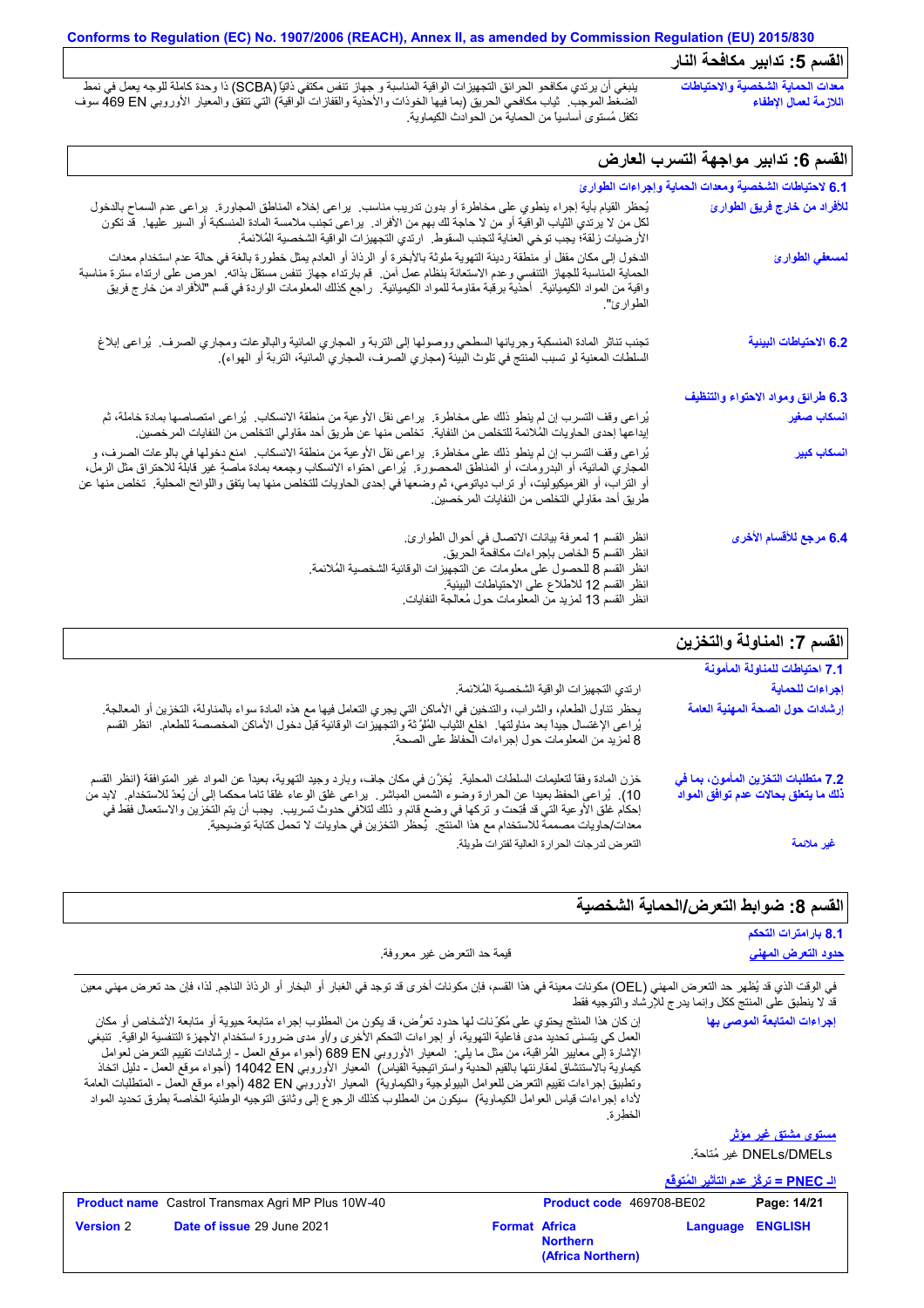|                                                                                                                                                                                                                                                                                                                                                                                                                                                                                                                                                                                                                                                                                                                                                                                                                                                                                                  | PNECs غير مُتاحة.                       |
|--------------------------------------------------------------------------------------------------------------------------------------------------------------------------------------------------------------------------------------------------------------------------------------------------------------------------------------------------------------------------------------------------------------------------------------------------------------------------------------------------------------------------------------------------------------------------------------------------------------------------------------------------------------------------------------------------------------------------------------------------------------------------------------------------------------------------------------------------------------------------------------------------|-----------------------------------------|
|                                                                                                                                                                                                                                                                                                                                                                                                                                                                                                                                                                                                                                                                                                                                                                                                                                                                                                  | 8.2 ضوابط التعرض                        |
| احرص على توفير تهوية للعوادم أو الوسائل الهندسية الاخرى للحماية، وذلك للإبقاء على مستويات التركيز المعنية للمواد العالقة بالهواء<br>دون حدود التعرض المقبولة لها على الصعيد المهنى<br>يجب تقييم جميع الأنشطة المرتبطة بالمواد الكيميائية من حيث مخاطر ها على الصحة، وذلك لضمان التحكم في معدلات التعرض بالشكل<br>المناسب لا يجوز فحص معدات الوقاية الشخصية إلا بعد تقييم الأشكال الأخرى لإجراءات التحكم (على سبيل المثال عمليات التحكم<br>الهندسية) بالشكل المناسب يجب أن تتوافق معدات الوقاية الشخصية مع المواصفات المعنية وأن تكون مناسبة للاستخدام، ويجب الحفاظ<br>عليها في حالة جيدة وصيانتها بشكل سليم<br>يجب التَّشاور مع مورد معدات الوقاية الشَّخصية لطلب المشورة بشأن الاختيار والمواصفات المعنية. كمزيد من المعلومات، اتصل<br>بالهيئة المحلية للمواصفات<br>القرار النهائي لاختيار معدات الوقاية يعتمد على تقييم المخاطر ـ ومن المهم التأكد من ملاءمة جميع عناصر معدات الوقاية الشخصية. | الضوابط الهندسية المناسبة               |
|                                                                                                                                                                                                                                                                                                                                                                                                                                                                                                                                                                                                                                                                                                                                                                                                                                                                                                  | <u>تدابير الحماية الفردية</u>           |
| اغسل اليدين، والذراعين، والوجه غسلاً تاماً بعد مناولة المنتجات الكيميائية، وعند الأكل والتدخين، وفي نهاية فترة العمل ِ تأكد من<br>وجود محطات غسيل الأعين وأدشاش الأمان علىي مقربة من موقع العمل                                                                                                                                                                                                                                                                                                                                                                                                                                                                                                                                                                                                                                                                                                  | إجراءات النظافة الشخصية                 |
| في حالة عدم كفاية التهوية، يُراعى ارتداء تجهيزات تنفسية ملائمة.<br>يعتمد الاختيار الصحيح لتجهيزات حماية الجهاز التنفسي على المواد الكيميائية التي يتم التعامل معها وظروف العمل والاستخدام وحالة<br>تجهيزات حماية الجهاز التنفسي. يجب وضع تدابير أمان تتناسب مع كل استخدام مقرر . لذلك يجب اختيار تجهيزات حماية الجهاز<br>التنفسي بالتشاور مع المورد / الشركة الصانعة مع مراعاة التقييم الكامل لظروف العمل.<br>نظار ات أمان ذات ساتر ات جانبية.                                                                                                                                                                                                                                                                                                                                                                                                                                                   | حماية تنفسية<br>أدوات حماية الوجه/العين |
| معلومات عامة:                                                                                                                                                                                                                                                                                                                                                                                                                                                                                                                                                                                                                                                                                                                                                                                                                                                                                    | <u>حماية للجلد</u><br>حماية يدوية       |
| ظرًا لتفاوت الظروف الخاصة لبيئات العمل واختلاف ممارسات التعامل مع المواد، فيجب وضع تدابير أمان تتناسب مع كل استخدام<br>مقرر ٍ يعتمد الاختيار الصحيح لقفازات الحماية على المواد الكيميائية التي يتم التعامل معها وظروف العمل والاستخدام معظم القفازات<br>توفر الحماية لفترة زمنية محدودة فقط قبل وجود التخلص منها واستبدالها (حتى أفضل القفازات المقاومة للمواد الكيميائية تتآكل بفعل<br>التعرض المتكرر للمواد الكيميائية).<br>يجب اختيار القفازات بالتشاور مع المورد / الشركة الصانعة مع مراعاة التقييم الكامل لظروف العمل.<br>يُنصح باستخدام: ففاز ات نيتريل.<br>الزمن اللازم للاختراق:<br>ثجمع بيانات زمن الاختراق من مصنعي القفاز تحت ظروف الاختبار المعملية وتمثل المدة أو الفترة المتوقعة التي يؤمن خلالها القفاز                                                                                                                                                                           |                                         |
| حماية من تسرب المادة أو نفاذها. ومن الأهمية بمكان مراعاة طبيعة ظروف العمل الفعيلة عند اتباع توصيات زمن الاختراق. ويتعين<br>دائمًا التشاور مع مورد القفازات للوقوف على معلومات تقنية وفنية محدثة بشأن زمن الاختراق لنوع القفاز الموصىي به<br>فيما يلي توصياتنا بخصوص اختيار القفاز اتS:<br>الملامسة المستمرة:                                                                                                                                                                                                                                                                                                                                                                                                                                                                                                                                                                                     |                                         |
| قفازات بفترة اختراق لا تقل عن 240 دقيقة، أو >480 دقيقة، إذا أمكن الحصول على قفازات مناسبة.<br>إذا لم تتوفر قفازات مناسبة تضمن الحماية بهذا المستوى، فمن الممكن استخدام قفازات بفترات حماية أقل طالما هناك قواعد مناسبة يتم<br>الالتزام بها لصيانة القفازات واستبدالها.<br>الحماية من الرذاذ قصيرة الأجل                                                                                                                                                                                                                                                                                                                                                                                                                                                                                                                                                                                          |                                         |
| توصيات فتر ات الاختر اق كما سبق.<br>يمكن في المعتاد استخدام القفازات ذات فترات الاختراق القصيرة للأعمال التي يتم فيها التعرض للزيوت لفترات قصيرة وعابرة. لذلك،<br>يجب أن تكون هناك قواعد مناسبة يتم الالتزام بها بشكل تام لصيانة القفازات واستبدالها.<br>سَمك الففاز :                                                                                                                                                                                                                                                                                                                                                                                                                                                                                                                                                                                                                           |                                         |
| بالنسبة للاستخدامات العامة، فإننا نوصي بقفاز بسُمك يزيد على 0.35 مم.                                                                                                                                                                                                                                                                                                                                                                                                                                                                                                                                                                                                                                                                                                                                                                                                                             |                                         |
| يجب التأكيد والتشديد أن سُمك القفاز لا يمثل بالضرورة مؤشرًا موثوقًا على مقاومة القفاز لمددة كيميائية معينة، ذلك أن كفاءة مقاومة<br>التسرب للقفاز ستكون معتمدة على تركيب المادة المصنعة منها القفاز تحديدًا. لذا فإن اختيار القفاز يجب أن يستند على عوامل ومتطلبات<br>المهمة ومعرفة بازمان الاختراق.<br>كذلك قد يتنوع سُمك القفاز بناء على مُصنع القفاز ، ونوع القفاز وموديل القفاز ٍ لذا، يجب أخذ بيانات المصنع الفنية بالحسبان وذلك<br>لضمان القفاز الأكثر مناسبة للمهمة                                                                                                                                                                                                                                                                                                                                                                                                                        |                                         |
| ملاحظة: اعتمادًا على نوع النشاط قيد الممارسة، فإن القفازات ذات السُمك المختلف قد تكون مطلوبة لمهام مُحددة. على سبيل المثال:                                                                                                                                                                                                                                                                                                                                                                                                                                                                                                                                                                                                                                                                                                                                                                      |                                         |
| • قد يتطلب الأمر القفازات الرقيقة (بسُمك يبلغ 0.1 مم أو أقل) متى تطلب الأمر درجة من المهارة اليدوية والبراعة. ومع ذلك، فإن مثل<br>هذه القفازات ينتظر منها أن توفر الحماية لفترة قصيرة، وعادة ما تكون للاستخدام مرة واحدة ثم يجري التخلص منها.                                                                                                                                                                                                                                                                                                                                                                                                                                                                                                                                                                                                                                                    |                                         |
| • قد تبرز الحاجة لقفازات أكثر سُمكًا (حتى 3 مم أو أكثر) في حالة المخاطر الميكانيكية (وكذلك الكيميائية)؛ أي متى كان هناك احتمال<br>للتآكل أو القشط أو الثقب.                                                                                                                                                                                                                                                                                                                                                                                                                                                                                                                                                                                                                                                                                                                                      |                                         |

|                  | <b>Product name</b> Castrol Transmax Agri MP Plus 10W-40 |                      | <b>Product code</b> 469708-BE02      |                         | Page: 15/21 |
|------------------|----------------------------------------------------------|----------------------|--------------------------------------|-------------------------|-------------|
| <b>Version 2</b> | <b>Date of issue 29 June 2021</b>                        | <b>Format Africa</b> | <b>Northern</b><br>(Africa Northern) | <b>Language ENGLISH</b> |             |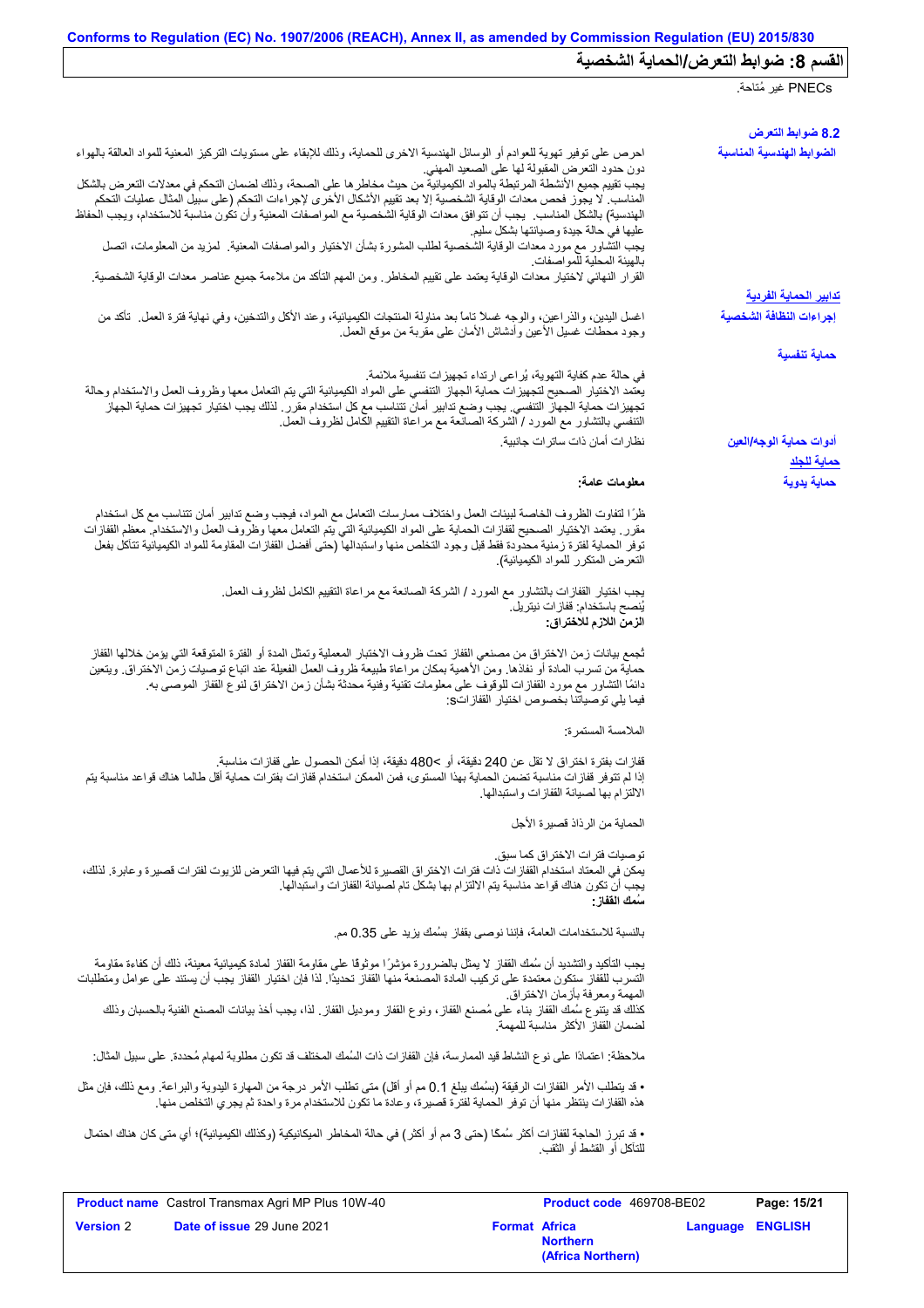## **Conforms to Regulation (EC) No. 1907/2006 (REACH), Annex II, as amended by Commission Regulation (EU) 2015/830** القسم 8: ضوابط التع*ر*ض/الحماية الشخصية

| استخدام الملابس الواقية يعتبر من الممارسات الجيدة في المجال الصناعي.<br>يجب انتقاء التجهيزات الشخصية الواقية للجسم بما يتفق والمهمة التي يجري القيام بها والمخاطر التي تنطوي عليها، كما يجب أن<br>يعتمدها أحد المختصين قبل التعامل مع هذا المنتج<br>بدلات العمل المصنوعة من القطن أو البوليستر/القطن توفر الحماية فقط من النلوث السطحي الخفيف الذي لا يصل إلى الجلد ٍ ويجب<br>غسل بدلات العمل بصفة منتظمة ٍ عندما تزداد خطورة تعرض الجلد للمواد (على سبيل المثال عند تنظيف المواد المنسكبة أو في حالة<br>وجود خطورة من تناثر الرذاذ)، فيجب ارتداء إزارات مقاومة للمواد الكيميائية و/أو أحذية وسترات غير منفذة للمواد الكيميائية. |
|----------------------------------------------------------------------------------------------------------------------------------------------------------------------------------------------------------------------------------------------------------------------------------------------------------------------------------------------------------------------------------------------------------------------------------------------------------------------------------------------------------------------------------------------------------------------------------------------------------------------------------|
| حماية تنفسية: 529 EN<br>قفازات: 374 EN .420 EN<br>حماية للعين: 166 EN<br>الترشيح نصف الوجهي: 149 EN<br>الترشيح نصف الوجهي ذي الصمام: 405 EN<br>قناع نصفي: 140 EN مرشح إضافي<br>قذاع وجهي كامل: 136 EN مرشح إضافي<br>مرشحات الجزئيات: 143 EN<br>مرشحات الغاز / المشتركة: 14387 EN                                                                                                                                                                                                                                                                                                                                                 |
| ننصح بفحص الإنبعاثات الصادرة من أجهزة العمل والتهوية، للتأكد من استيفائها لمتطلبات قانون حماية البيئة <sub>.</sub> في بعض الحالات، قد<br>يكون من الضروري استخدام أجهزة غسل الدُّخان، أو المُرشِّحات أو إجراء تعديلاتٍ هندسية للمُعِدَّات، كي يتسنى تقليل الانبعاثات إلى<br>مستويات مقبولة.                                                                                                                                                                                                                                                                                                                                       |
|                                                                                                                                                                                                                                                                                                                                                                                                                                                                                                                                                                                                                                  |

# القسم 9: الخصائص الفیزیائیة والكیمیائیة

| 9.1 معلومات حول الخواص الكيميانية والفيزيانية الأساسية |                                                                                                                         |
|--------------------------------------------------------|-------------------------------------------------------------------------------------------------------------------------|
| المظهر                                                 |                                                                                                                         |
| الحالة الفيزيانية                                      | سائل.                                                                                                                   |
| اللون                                                  | كهر مان. [فاتح]                                                                                                         |
| الرائحة                                                | غير متوفرة.                                                                                                             |
| عتبة الرائحة                                           | غير متوفرة.                                                                                                             |
| الأس الهيدروجيني pH                                    | <mark>غي</mark> ر قابل للتطبيق                                                                                          |
| نقطة الانصهار إنقطة التجمد                             | غير متوفرة.                                                                                                             |
| نقطة الغليان الأوَّلية ونطاق الغليان                   | غير متوفرة.                                                                                                             |
| نقطة الإنسكاب                                          | $-45 °C$                                                                                                                |
| نقطة الوميض                                            | جهاز الكأس المفتوحة: >200°C (>392 ف) [جهاز كليفلاند.]                                                                   |
| معدل التبخر                                            | غير متوفرة.                                                                                                             |
| القابلية للالتهاب (مادة صلبة، غاز)                     | غير متوفرة.                                                                                                             |
| الحدود العليا/الدنيا لقابلية الاشتعال أو الانفجار      | غير متوفرة.                                                                                                             |
| الضغط البخاري                                          | غير متوفرة.                                                                                                             |
| الكثافة البخارية                                       | غير متوفرة.                                                                                                             |
| الكثافة النسبية                                        | غير متوفرة.                                                                                                             |
| الكثافة                                                | <1000 كجم/m3 (<1 g/cm3 1) عند 15°C                                                                                      |
| الذوبانية (نيات)                                       | غير ذؤوب في الماء.                                                                                                      |
| معامل تفريق الأوكتانول/الماء                           | غير متوفرة.                                                                                                             |
| درجة حرارة الاشتعال الذاتى                             | غير متوفرة.                                                                                                             |
| درجة حرارة الانحلال                                    | غير متوفرة.                                                                                                             |
| اللزوجة                                                | كينماتي: 89 S2mm/ (89 سنتي ستوك) عند 40°C<br>كينماتي: 12.8 إلى 3.2 S <sup>2</sup> mm 13.2 إلى 13.2 سنتي ستوك) عند 100°C |
| الخواص الانفجا <i>ر</i> ية                             | غير متوفرة.                                                                                                             |
| خواص مؤكسيدة                                           | غير متوفرة.                                                                                                             |
| 9.2 المعلومات الأخرى                                   |                                                                                                                         |
| ليس هناك مزيد من المعلومات.                            |                                                                                                                         |

|                  | <b>Product name</b> Castrol Transmax Agri MP Plus 10W-40 |                      | Product code 469708-BE02             |                         | Page: 16/21 |
|------------------|----------------------------------------------------------|----------------------|--------------------------------------|-------------------------|-------------|
| <b>Version 2</b> | Date of issue 29 June 2021                               | <b>Format Africa</b> | <b>Northern</b><br>(Africa Northern) | <b>Language ENGLISH</b> |             |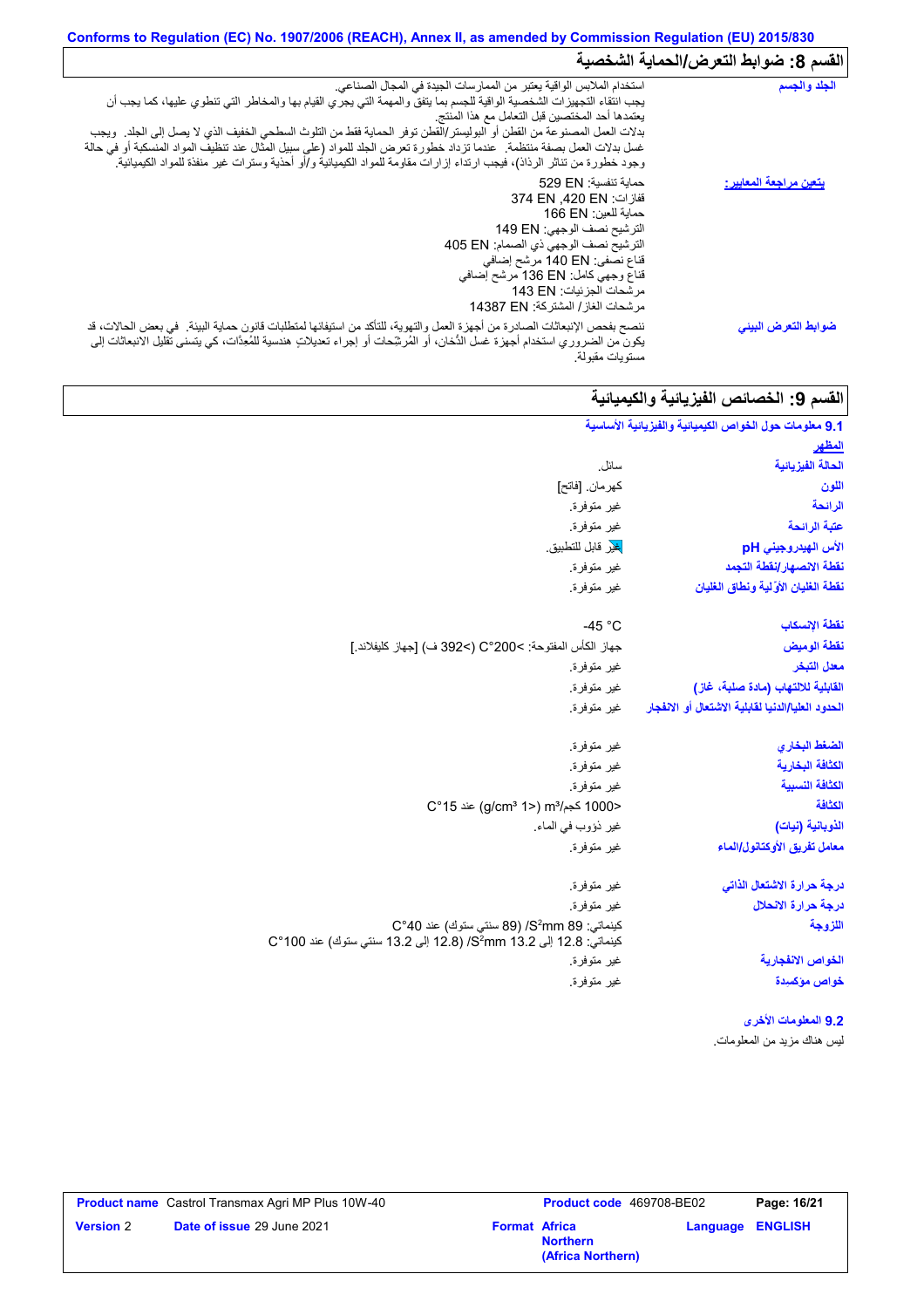| القسم 10: الثبات الكيميائي والقابلية للتفاعل |                                                                                                                           |
|----------------------------------------------|---------------------------------------------------------------------------------------------------------------------------|
| 10.1 التفاعلية                               | لا نتاح بيانات اختبار أخرى معينة لهذا المنتج   ارجع إلى الظروف التي يجب تجنبها والمواد غير المتوافقة لمزيد من المعلومات ِ |
| 10.2 الثبات الكيميائي                        | المُنتَج ثابت                                                                                                             |
| 10.3 إمكانية التفاعلات الخطرة                | لن تحدث تفاعلات خطرة في ظروف التخزين والاستخدام العادية.<br>لن تحدث بلمرة خطرة في ظروف التخزين والاستخدام العادية.        |
| 10.4 الظروف التي ينبغي تجنبها                | يجب تجنب جميع مصادر الاشتعال الممكنة (شرر أو لهب).                                                                        |
| 10.5 المواد غير المتوافقة                    |                                                                                                                           |
|                                              | نتفاعل أو غير متطابقة مع المواد الذالية: مواد مؤكسدة                                                                      |
| 10.6 نواتج الانحلال الخطرة                   | في ظروف التخزين والاستخدام العادية، من غير المنتظر أن تتولَّد نواتج تحلل خطِرة.                                           |

| القسم 11: المعلومات السمومية                        |                                                                                                                                                                                                                                           |
|-----------------------------------------------------|-------------------------------------------------------------------------------------------------------------------------------------------------------------------------------------------------------------------------------------------|
| 11.1 معلومات حول الآثار السمية                      |                                                                                                                                                                                                                                           |
| <u>تقديرات السمية الحادة</u>                        |                                                                                                                                                                                                                                           |
| N/A                                                 |                                                                                                                                                                                                                                           |
| معلومات عن سُبُل التعرض المرجحة                     | سُبُل الدخول المُرتقَبَة: جلدي, استنشاق.                                                                                                                                                                                                  |
| <u>آثار صحية حادة كامنة</u>                         |                                                                                                                                                                                                                                           |
| استنشاق                                             | استنشاق الأبخرة في الظروف المحيطة لا يمثل مشكلة في المعتاد، وذلك لانخفاض ضغط الأبخرة.                                                                                                                                                     |
| الابتلاع                                            | لا توجد تأثيرات شديدة أو مخاطر حرجة معروفة.                                                                                                                                                                                               |
| ملامسة الجلد                                        | يزيل دهون الجلد ٍ قد تسبب جفاف الجلد وتهيُّجه.                                                                                                                                                                                            |
| ملامسة العين                                        | غير مصنف كمهيج للعينين بناءً على البيانات المتاحة لهذه المادة أو المواد المعنية.                                                                                                                                                          |
| أعراض متعلقة بالخواص السمية والكيميانية والفيزيانية |                                                                                                                                                                                                                                           |
| استنشاق                                             | قد يؤدي إلى ضرر في حالة الاستنشاق في حالة التعرض للأبخرة أو الرذاذ أو العوادم الناتجة عن التحلل الحراري للمنتجات.                                                                                                                         |
| الابتلاع                                            | ليست هناك بيانات معينة                                                                                                                                                                                                                    |
| ملامسة الجلد                                        | الأعراض الضائرة قد تشمل ما يلي:                                                                                                                                                                                                           |
|                                                     | لحفاف                                                                                                                                                                                                                                     |
|                                                     | التشقق                                                                                                                                                                                                                                    |
| ملامسة العين                                        | ليست هناك بيانات معينة.                                                                                                                                                                                                                   |
|                                                     | التأثيرات المتأخرة والفورية وكذلك التأثيرات المزمنة نتيجة للتعرض القصير والطويل الأمد                                                                                                                                                     |
| استنشاق                                             | النعر ض الزائد لاستنشاق الجزيئات المتطايرة في الهواء أو الإيروسولات قد يتسبب في تهيج الجهاز التنفسي.                                                                                                                                      |
| الابتلاع                                            | ابنلاع كميات كبيرة يمكن أن يؤدي إلى الغثيان والإسهال.                                                                                                                                                                                     |
| ملامسة الجلد                                        | الملامسة بشكل متكرر أو لفترات طويلة يمكن أن تتسبب في إزالة الدهون من الجلد وتتسبب في تهيجات وتشققات و/أو التهابات جلدية.                                                                                                                  |
| ملامسة العين                                        | هناك خطورة محتملة من حدوث لسعة عابرة أو احمرار عابر في حالة حدوث ملامسة العين بشكل عرضي.                                                                                                                                                  |
| آثار صحية مزمنة كامنة                               |                                                                                                                                                                                                                                           |
| علمة                                                | زيوت المحركات المستعملة                                                                                                                                                                                                                   |
|                                                     | نواتج الاحتراق التي تنتج من تشغيل محركات الاحتراق الداخلي تلوث زيت المحرك أثناء الاستخدام. وقد يحتوي زيت المحرك                                                                                                                           |
|                                                     | المستعمل على مكونات خطيرة من الممكن ان تتسبب في سرطان الجلد . لذلك يجب تجنب ملامسة جميع أنواع وماركات زيوت<br>المحركات المستعملة بشكل متكرر أو لفترات طويلة، ويُجب الالتزام بالمواصفات القياسية العالية للنظافة الصحية على مستوى الأفراد. |
| السرطنة                                             | لا توجد تأثيرات شديدة أو مخاطر حرجة معروفة.                                                                                                                                                                                               |
| التأثير على الجينات                                 | لا توجد تأثيرات شديدة أو مخاطر حرجة معروفة.                                                                                                                                                                                               |
| التأثيرات النمائية                                  | لا توجد تأثيرات شديدة أو مخاطر حرجة معروفة.                                                                                                                                                                                               |
| التأثيرات الخصوبية                                  | لا توجد تأثيرات شديدة أو مخاطر حرجة معروفة.                                                                                                                                                                                               |

|                  | <b>Product name</b> Castrol Transmax Agri MP Plus 10W-40 |                      | <b>Product code</b> 469708-BE02      |                         | Page: 17/21 |
|------------------|----------------------------------------------------------|----------------------|--------------------------------------|-------------------------|-------------|
| <b>Version 2</b> | <b>Date of issue 29 June 2021</b>                        | <b>Format Africa</b> | <b>Northern</b><br>(Africa Northern) | <b>Language ENGLISH</b> |             |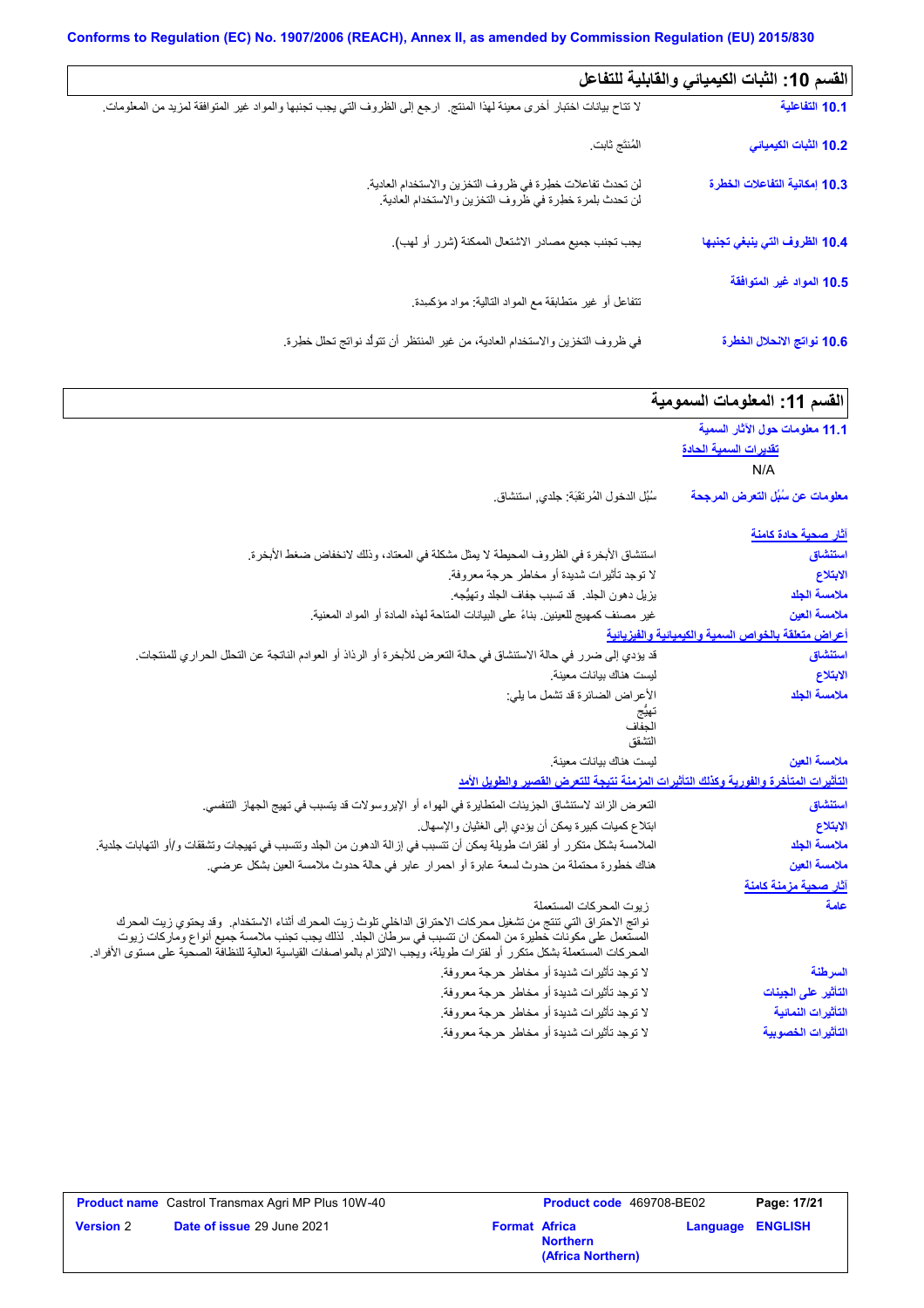## المواد المنسكبة یمكن أن تتوغل في التربة وتتسبب في تلوث المیاه الجوفیة. **12.3 القدرة على التراكم الأحیائي 12.1 السمیة 12.2 الثبات والتحلل القسم :12 المعلومات الإیكولوجیة 12.4 القابلیة على التحرك عبر التربة** غیر متوفرة. **12.5 نتائج مأخوذة من تقییم الـ PBT) البقاء والسمیة والتراكم البیولوجي) والـ vPvB) البقاء الشدید والتراكم البیولوجي الشدید)** لا یُتوقع أن تكون قابلة للتحلل السریع. لایُتوقع أن یتراكم ھذا المنتَج حیویاً في البیئة من خلال السلاسل الغذائیة. غیر مُصنَّفة كمادة خطِرة **الأخطار البیئیة مُعامل تقاسم التربة/الماء (Koc( التحركیة**

المنتج لا يُلبي معايير ثبات المواد والتراكمية الأحيائية والسمية PBT أو معايير شدة الثبراكمية الأحيائية وفق لائحة المجلس الأوروبي رقم 1907/2006، الملحق XIII. This mixture does not contain any substances that are assessed to be a PBT or a vPvB.

## **12.6 التأثیرات الضارة الأخرى**

قد تتسبب السوائل المنسكبة في تكوین طبقة على أسطح الماء، وقد تتسبب في ضرر مادي للكائنات الحیة. وقد یتم إعاقة نقل الإكسجین أیضًا. **معلومات بیئیة أخرى**

## **القسم :13 الاعتبارات المتعلقة بتصریف المواد والتخلص منھا**

نعم.

## **13.1 طرق مُعالجة النفایة**

**المُنتَج طرق التخلص السلیم من النفایة**

إذا أمكن، قم بتحضیر المنتج لإعادة تدویره. یجب أن یتم التخلص من المواد بمعرفة شخص معتمد / جھة معتمدة للتخلص من النفایات وفقًا للقواعد المحلیة.

## **نفایة خطِرة**

## **قائمة النفایات الأوروبیة (EWC(**

| تعبين النفاية                                            | كود النفاية |
|----------------------------------------------------------|-------------|
| ريوت معدنية الأساس غير مُكلورة للتزليق وللمحركات والتروس | 13 02 05*   |
| زيوت هيدروليكية معدنية الأساس غير مُكلورة                | 13 01 10*   |

**التغلیف** ومع ذلك فإن الخروج عن الاستخدام المعد والمقصود بدایة و/أو وجود أي مواد ملوثة محتملة قد یتطلب من المستخدم النھائي وضع وتعیین كود بدیل للتخلص من النفایات.

إذا أمكن، قم بتحضیر المنتج لإعادة تدویره. یجب أن یتم التخلص من المواد بمعرفة شخص معتمد / جھة معتمدة للتخلص من النفایات وفقًا للقواعد المحلیة. لابد أن یجري التخلص من ھذا المنتج وحاویتھ بطریقة آمنة. ینبغي الحذر عند مناولة الحاویات المُفرَّ غة التي لم تُنظَّف ولم تُغسَل. قد تظل بعض رواسب المنتج عالقة بالحاویات الفارغة أو قُمصانھا. تمثل الأوعیة الفارغة أحد مخاطر الحریق ذلك أنھا قد تحتوي بقایا وأبخرة منتج قابل للاشتعال. لذا یُحظر لحام الأوعیة الفارغة أو لحمھا بالقصدیر أو بالنحاس. تجنب تناثر المادة المنسكبة وجریانھا السطحي ووصولھا إلى التربة و المجاري المائیة والبالوعات ومجاري الصرف. اللجنة /2014/955EU التوجیھ /2008/98EC **طرق التخلص السلیم من النفایة الاحتیاطات الخاصة المراجع**

## الق*سم* 14: المعلومات المتعلقة بالنقل

|                                               | <b>ADR/RID</b>                                                           | <b>ADN</b> | <b>IMDG</b>                                              | <b>IATA</b>      |
|-----------------------------------------------|--------------------------------------------------------------------------|------------|----------------------------------------------------------|------------------|
| 14.1 رقم الأمم المتحدة                        | غير مقننة.                                                               | غير مقننة. | غير مقننة.                                               | غير مقننة.       |
| 14.2 اسم الشحن الصحيح<br>الخاص بالأمم المتحدة |                                                                          |            |                                                          |                  |
| 14.3 فَنَةَ/فَنات مخاطر<br>النقل              |                                                                          |            |                                                          |                  |
| 14.4 مجموعة التعبنة                           |                                                                          |            |                                                          |                  |
| Page: 18/21                                   | Product code 469708-BE02                                                 |            | <b>Product name</b> Castrol Transmax Agri MP Plus 10W-40 |                  |
| <b>ENGLISH</b>                                | <b>Format Africa</b><br>Language<br><b>Northern</b><br>(Africa Northern) |            | Date of issue 29 June 2021                               | <b>Version 2</b> |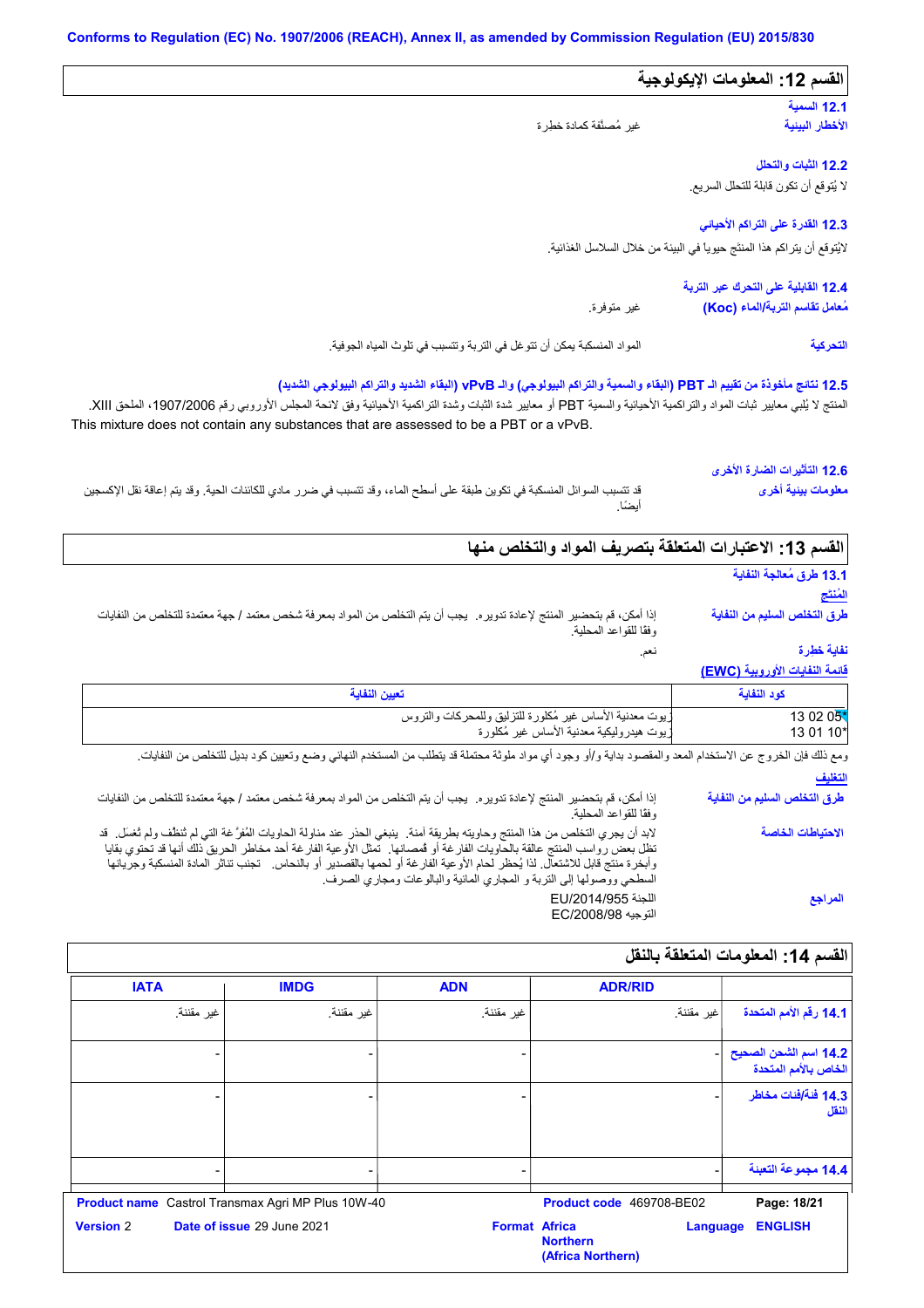**Conforms to Regulation (EC) No. 1907/2006 (REACH), Annex II, as amended by Commission Regulation (EU) 2015/830 القسم :14 المعلومات المتعلقة بالنقل** لا. - لا. - لا. - لا. - **14.5 الأخطار البیئیة معلومات إضافیة**

**14.6 احتیاطات خاصة للمُستخدم**

غیر متوفرة.

غیر متوفرة. **14.7 النقل سائباً بحسب اتفاقیات المنظمة البحریة الدولیة (IMO(**

## القسم 15: المعلومات التنظيمية

| 15.1 تشريع/لوائح السلامة والصحة والبيئة الخاصة بالمادة أو الخليط |                                                                                                              |
|------------------------------------------------------------------|--------------------------------------------------------------------------------------------------------------|
|                                                                  | تنظيم (المجلس الأوروبي) رقم 1907/2006 (تسجيل الكيماويات وتقييمها وترخيصها REACH)                             |
| المُلحق الرابع عشر؛ قائمة المواد الخاضعة للترخيص                 |                                                                                                              |
| ا <u>لمُلحق الرابع عشر</u>                                       |                                                                                                              |
| لم يُدرِ ج أيٌّ من المكونات.                                     |                                                                                                              |
| مواد مُقلقة للغاية                                               |                                                                                                              |
| لم يُدرِ ج أيٌّ من المكونات.                                     |                                                                                                              |
| <u>لوائح أخرى</u>                                                |                                                                                                              |
| الوضع وفق REACH (النظام<br>المتعلق بتسجيل وتقييم وترخيص          | تقوم الشركة، كما هو موضح في القسم 1، ببيع هذا المنتَج في الاتحاد الأوروبي وفقًا لمنطلبات هيئة REACH الحالية. |
| المواد الكيماوية)                                                |                                                                                                              |
| قائمة الولايات المتحدة (8b TSCA)                                 | جميع المكونات تحمل الصفة "فعالة" أو الصفة "مستثناة".                                                         |
| مخزون أستراليا (AICS)                                            | كافة المُكوِّ نات مُدرِ جة بالقائمة أو مُستثناة منها.                                                        |
| قائمة كندا                                                       | كافة المُكوِّ نات مُدرِ جة بالقائمة أو مُستثناة منها.                                                        |
| قائمة الصين (IECSC)                                              | كافة المُكوِّ نات مُدرِجة بالقائمة أو مُستثناة منها.                                                         |
| فَائمة اليابان (ENCS)                                            | كافة المُكوِّ نات مُدرِ جة بالقائمة أو مُستثناة منها.                                                        |
| قائمة كوريا (KECI)                                               | كافة المُكوِّ نات مُدرِ جة بالقائمة أو مُستثناة منها.                                                        |
| قائمة الفلبين (PICCS)                                            | كافة المُكرِّ نات مُدر جة بالقائمة أو مُستثناة منها.                                                         |
| مخزون تايوان من المواد الكيميائية<br>(TCSI)                      | كافة الْمُكرِّ نات مُدر جة بِالْقائمة أو مُستثناة منها.                                                      |
| مواد مستنفدة للأوزون (EU/1005/2009)                              |                                                                                                              |
| لم تر د بالقائمة.                                                |                                                                                                              |
| الموافقة المسبقة عن علم (PIC) (EU/649/2012)                      |                                                                                                              |
| لم تر د بالقائمة.                                                |                                                                                                              |
| <u>توجيه سيفيسو</u>                                              |                                                                                                              |
| هذا المنتج لا يحكمه التوجيه سيفيسو .                             |                                                                                                              |
| اللوائح الوطنية                                                  |                                                                                                              |
| <u>فرنسا</u>                                                     |                                                                                                              |

**15.2 تقییم مأمونیة الكیماویات**

تم إجراء تقییم سلامة كیمیائیة لواحدة أو أكثر من مواد ھذا المزیج. لم یتم إجراء تقییم سلامة كیمیائیة لھذا المزیج نفسھ.

|                                                                                               |                      |                                                                 |          | القسم 16: المعلومات الأخرى |
|-----------------------------------------------------------------------------------------------|----------------------|-----------------------------------------------------------------|----------|----------------------------|
| الـ ADN = اللوائح الأوروبية الخاصة بالنقل الدولي للبضائع الخطيرة عبر المجاري المائية الداخلية |                      |                                                                 |          | الاختصار ات                |
| الـ ADR = الاتفاقية الأوروبية المتعلقة بنقل البضائع الخطيرة الدولي براً                       |                      |                                                                 |          |                            |
|                                                                                               |                      | ATF = تقدىر   السمية الحادة                                     |          |                            |
|                                                                                               |                      | الـ BCF = مُعامل التركز  الحيوي                                 |          |                            |
|                                                                                               |                      | CAS = خدمة الملخصات الكبمبائبة                                  |          |                            |
| CLP = تنظيم التصنيف والتوسيم والتعبئة [لائحة (EC) رقم 1272/2008]                              |                      |                                                                 |          |                            |
|                                                                                               |                      | الـ CSA = تقبيم السلامة الكبماو بة                              |          |                            |
|                                                                                               |                      | الـ CSR = تقرير السلامة الكبماوية                               |          |                            |
|                                                                                               |                      | الـ DMEL = مستوى التأثير  الأدني المُشتَق                       |          |                            |
|                                                                                               |                      | الـ DNEL = مستوى عدم التأثير  المُشتق                           |          |                            |
|                                                                                               |                      | EINECS = القائمة الأور ويبة للمواد الكبمبائية المتوفر ة تجار با |          |                            |
|                                                                                               |                      | ES = سبنار بو التعرض                                            |          |                            |
| <b>Product name</b> Castrol Transmax Agri MP Plus 10W-40                                      |                      | <b>Product code</b> 469708-BE02                                 |          | Page: 19/21                |
| Date of issue 29 June 2021<br><b>Version 2</b>                                                | <b>Format Africa</b> |                                                                 | Language | <b>ENGLISH</b>             |
|                                                                                               |                      | <b>Northern</b>                                                 |          |                            |
|                                                                                               |                      | (Africa Northern)                                               |          |                            |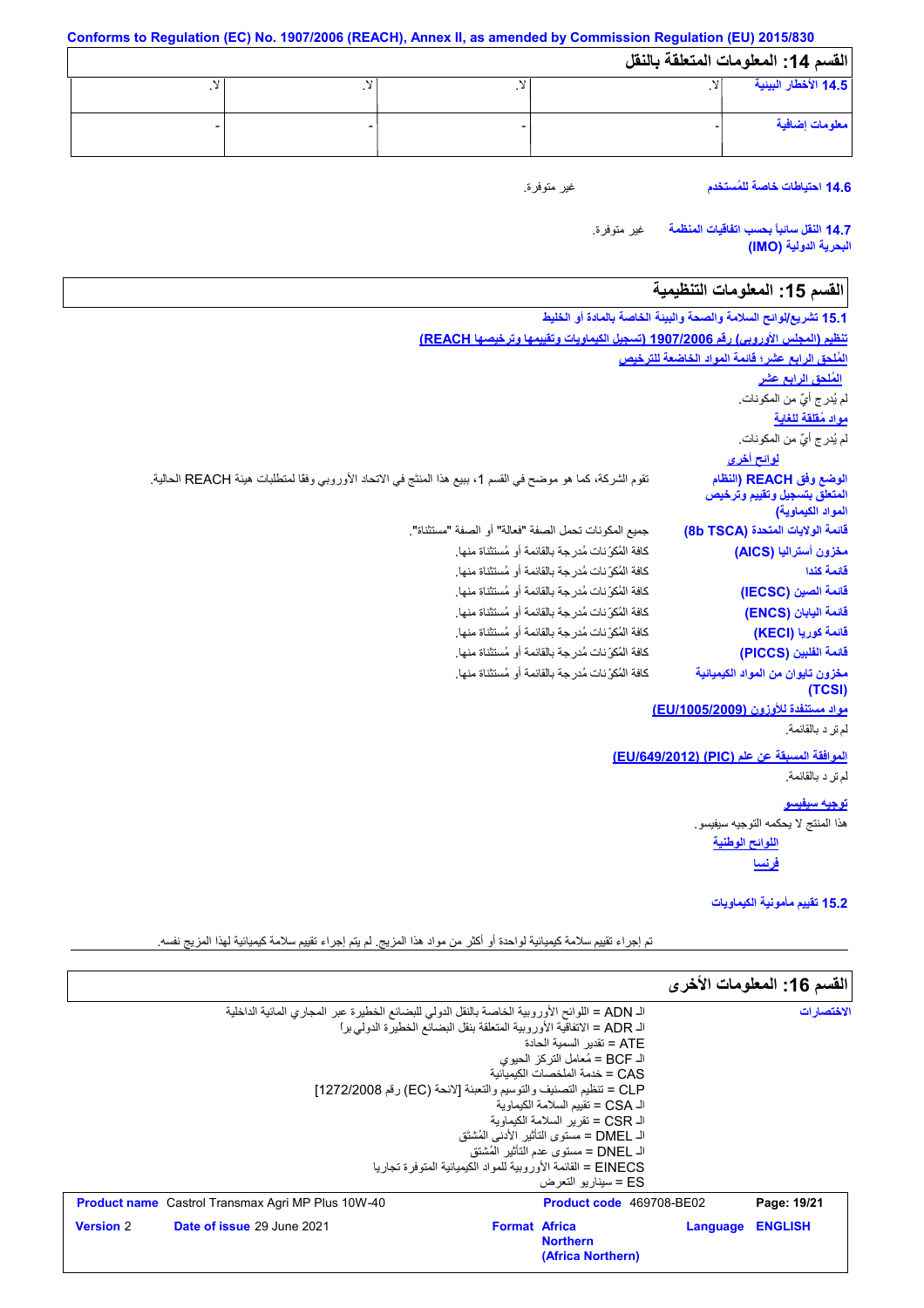### القسم 16: المعلومات الأخر<sub>ى</sub> بیان EUH = بیان الأخطار الخاصة بتنظیم التصنیف والتوسیم والتعبئة EWC = فھرس النفایة الأوروبیة GHS = النظام المتوافق عالمیاً لتصنیف وتوسیم المواد الكیمیائیة الـ IATA = رابطة النقل الجوي الدولي الـ IBC = حاویة سوائب وسیطة الـ IMDGا = البحریة الدولیة للبضائع الخطِرة LogPow = لوغاریتم معامل تجزئة الأوكتانول/الماء الـ MARPOL = المُعاھدة الدولیة لمنع التلوث الناجم عن السفن، 1973 المُعدَّلة بموجب بروتوكول .1978 ("ماربول" = التلوث البحري) OECD = منظمة التعاون الأقتصادي والتنمیة PBT = باقیة وسامة ومتراكمة بیولوجیا الـ PNEC = تركُّز عدم التأثیر المُتوقَّع REACH = التنظیم المتعلق بتسجیل وتقییم وترخیص المواد الكیماویة [نظام (المفوضیة الأوروبیة) رقم 1907/2006] RID = التنظیمات الدولیة لحمل البضائع الخطرة عبر السكك الحدیدیة RRN = رقم التسجیل في التنظیم المتعلق بتسجیل وتقییم وترخیص المواد الكیماویة (REACH( SADT = درجة حرارة التحلل المتسارع ذاتیاً SVHC = مواد مثیرة لقلق شدید RE-STOT = السمیة الموجھة إلى عضو مستھدف- عند تكرار التعرض SE-STOT = السمیة الموجھة إلى عضو مستھدف - عند التعرض لمرة واحدة TWA = المتوسط الزمني المرجح UN = الأمم المتحدة<br>UVCB = مادة هيئرُ وكَرْ بُونية مركبة SVHC = مواد مثيرة لغلق شديد<br>STOT-RE = السمية الموجهة إلى .<br>STOT-SE = السمية الموجهة إلى .<br>TWA = المنوسط الزمني المرجح<br>UVCB = مادة هيئرُ ركَّرٌ بُونية مركبة<br>UVCB = مادة هيئرُ ركَّرٌ بُونية مركبة<br>VOC = مُركب عضوي مُتطاير الـ VOC = مُركب عضوي مُتطایر vPvB = شدید البقاء وشدید التراكم البیولوجي متنوع = قد یحتوي على واحد أو أكثر من المكونات التالیة 64741-88-4 / RRN ,01-2119488706-23 64741-89-5 / /64741-96-4 ,01-2119487081-40 RRN / 64741-95-3 ,01-2119487067-30 RRN / 64742-44-5 ,01-2119488707-21 RRN / 64742-01-4 ,01-2119483621-38 RRN / 64742-53-6 ,01-2119467170-45 RRN / 64742-52-5 ,64742-45-6 ,01-2119985177-24 RRN / 64742-55-8 ,01-2119484627-25 RRN / 64742-54-7 ,01-2119480375-34 RRN / 64742-57-0 ,01-2119480132-48 RRN / 64742-56-9 ,01-2119487077-29 RRN ,64742-63-8 ,01-2119480472-38 RRN / 64742-62-7 ,64742-58-1 ,01-2119489287-22 RRN / 72623-85-9 ,01-2119487080-42 RRN / 64742-70-7 ,01-2119471299-27 RRN / 64742-65-0 / 72623-87-1 ,01-2119474878-16 RRN / 72623-86-0 ,01-2119555262-43 RRN 01-2119474889-13 RRN

**الإجراء المُستخدم لاشتقاق التصنیف بحسب تنظیم (المفوضیة الأوروبیة) رقم 1272/2008 [النظام المتوائم عالمیاً (GHS(/التصنیف والوسم والتعبئة (CLP[(**

| التبرير                                                         | التصنيف                                                                                                                                                                                                                                           |
|-----------------------------------------------------------------|---------------------------------------------------------------------------------------------------------------------------------------------------------------------------------------------------------------------------------------------------|
|                                                                 | غير مُصنَّفة.                                                                                                                                                                                                                                     |
| H304<br>H315<br>H318<br>H411                                    | نص بيانات الأخطار المُختصرة كاملاً<br>قد يكون مميناً إذا ابتلع ودخل المسالك الهوائية.<br>يسبب تهيج الجلد<br>يسبب تلفاً شديداً للعين.<br>سمى للحياة المائية مع تأثيرات طويلة الأمد.                                                                |
| Aquatic Chronic 2<br>Asp. Tox. 1<br>Eye Dam. 1<br>Skin Irrit. 2 | للْخطورة البيئية المائية (طويلة الأمد) - الفئة 2<br>نص التصنيفات كاملأ [التصنيف والوسم<br>خطر السمبة بالشفط - الفئة 1<br>والتعبئة (CLP)/ النظام المتوائم<br>نلف العين الشديد/تهيّج العين - الفئة 1<br>عالمياً (GHS)]<br>تأكل/تهيج الجلد - الفئة 2 |
|                                                                 | <u>السيرة</u>                                                                                                                                                                                                                                     |
|                                                                 | تاريخ الإصدار / تاريخ المراجعة<br>29/06/2021<br>تاريخ الإصدار السابق                                                                                                                                                                              |
|                                                                 | <b>Product Stewardship</b><br>من إعداد                                                                                                                                                                                                            |

**تشیر إلى معلومات تم تغییرھا مقارنةً بالنسخة التي سبق إصدارھا.**

### **ملاحظة للقاريء الكریم**

تم اتخاذ جمیع الخطوات المتاحة المعقولة لضمان دقة نشرة البیانات هذه والمعلقات بالصحة والأمان والبیئة حسب البیانات الموضحة أدناه. لا یوجد ضمان أو تفویض، صریح أو ضمني، بشأن دقة أو اكتمال البیانات والمعلومات الواردة في نشرة البیانات ھذه.

تسري البيانات والنصائح المعطاة في حالة بيع المنتج للتطبيق المنكورة. لكو التحادي التحداد المنتج في غير التطبيق المذكور أو التطبيقات المذكورة دون طلب المشورة من شركة BP Group.

يجب على المستخدم تقييم هذا المنتج واستخدامه بشكل آمن بما يتوافق مع جميع القوانين والتشريعات المعمول بها. لا تتحمل شركة Group BP أية مسؤولية عن أي ضرر أو إصابة تنتج عن الاستخدام، أو أي استخدام آخر بخلاف استخدام المنتج المذكور للخامة، عدم مراعاة التوصیات، أو المخاطر المتأصلة في طبیعة الخامة. القائمون بشراء المنتج لتوریده إلى طرف ثالث للاستخدام في العمل علیھم اتخاذ جمیع الخطوات اللازمة للتأكد من أن أي شخص یستخدم المنتج یكون على درایة بالمعلومات الواردة في ھذه النشرة. یجب على أصحاب العمل إبلاغ الموظفین لدیھم وغیرھم من الأشخاص المعنیین بالمخاطر الموضحة في ھذه النشرة وعن الاحتیاطات الواجب اتخاذھا. یمكنك الاتصال بشركة BP Group للتأكد من أن ھذا المستند على أحدث وضع. ممنوع منعًا باتًا إجراء تغییر على ھذا المستند.

|                  | <b>Product name</b> Castrol Transmax Agri MP Plus 10W-40 |                      | <b>Product code</b> 469708-BE02      |                         | Page: 20/21 |
|------------------|----------------------------------------------------------|----------------------|--------------------------------------|-------------------------|-------------|
| <b>Version 2</b> | <b>Date of issue 29 June 2021</b>                        | <b>Format Africa</b> | <b>Northern</b><br>(Africa Northern) | <b>Language ENGLISH</b> |             |